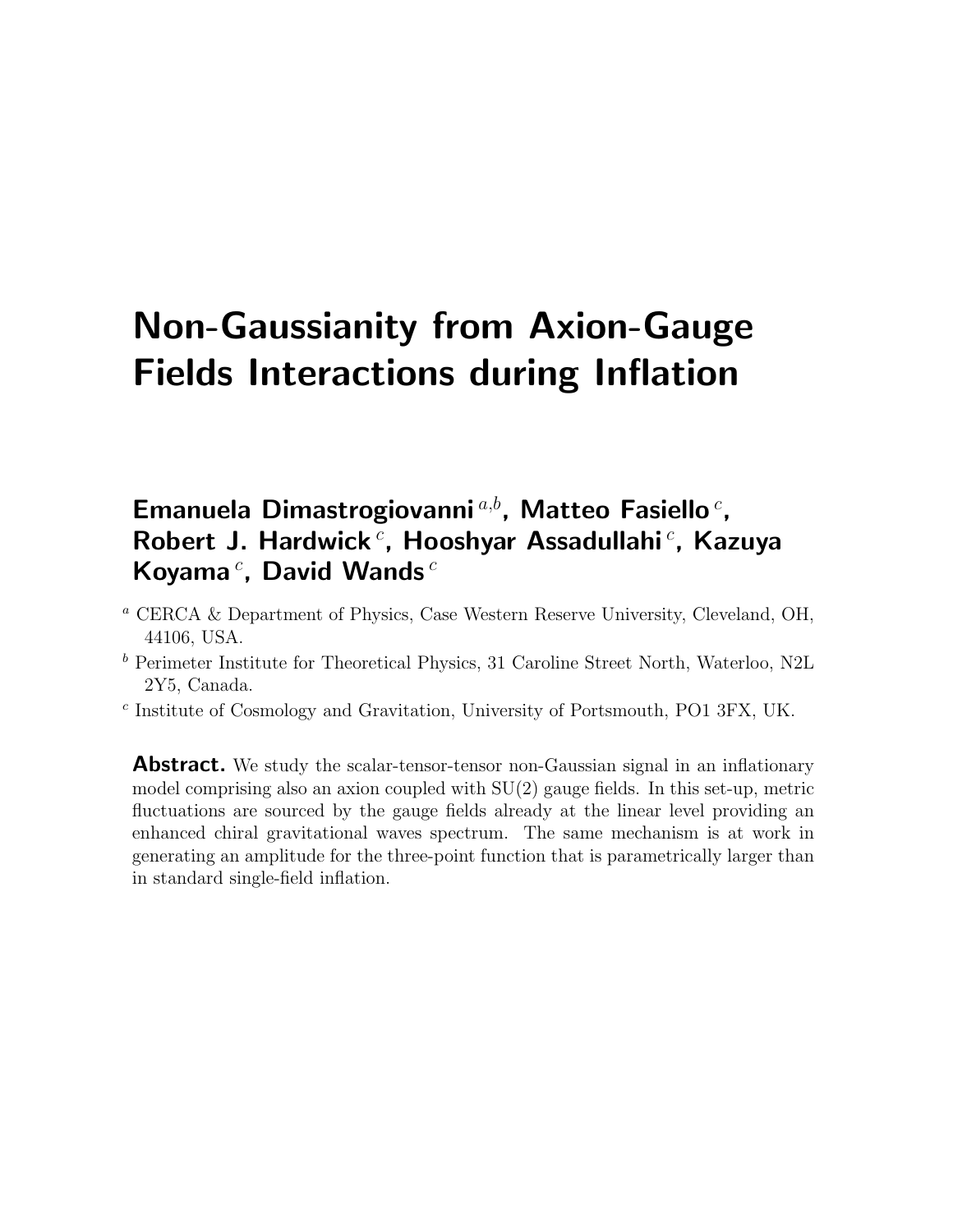# Contents

|                 | 1 Introduction                                                | 1                |
|-----------------|---------------------------------------------------------------|------------------|
| $2^{\circ}$     | The model                                                     | $\bf{3}$         |
| $3\phantom{.0}$ | STT bispectrum from Chern-Simons interactions                 | $\bf{5}$         |
|                 | 3.1 Perturbative solutions                                    | $\boldsymbol{6}$ |
|                 | Amplitudes and shapes<br>$3.2\phantom{0}$                     | 10               |
|                 | 3.3 Tensor-scalar-scalar bispectrum                           | 13               |
|                 | 4 Conclusions                                                 | 14               |
|                 | A Derivation of the second-order equation of motion for $u$   | 15               |
|                 | B $\langle \Psi^{(2)} \Psi^{(1)} u^{(1)} \rangle$ computation | 15               |
|                 | C Bounds from perturbativity and from scalar non-Gaussianity  | 16               |

## <span id="page-1-0"></span>1 Introduction

A period of accelerated expansion in the early universe, inflation has been hypothesized [\[1\]](#page-18-0) in order to solve a number of puzzling initial conditions in the standard hot bigbang cosmology. Already in its simplest formulation, that of a scalar field minimally coupled to gravity, inflation can resolve such issues and provides a mechanism by which quantum fluctuations at early times are swept up by inflation to become the primordial seeds for structures to form in the universe.

The spectacular advances in observational cosmology in recent decades have refined the allowed range for viable inflationary models. A nearly scale-invariant spectrum of primordial adiabatic scalar fluctuations are required for agreement with observations with only small non-Gaussianities (e.g. for local non-Gaussianity the bispectrum amplitude is constrained to  $f_{nl}^{local} \lesssim \mathcal{O}(10)$  [\[2\]](#page-18-1)). These constraints notwithstanding, the inflationary paradigm can accommodate a rich particle content. An observational window on inflation is then automatically also a precious portal to high energy physics and a very special one at that; it provides access to beyond-standard-model energy scales that can be as high as  $10^{14} \text{GeV}$ , well out of the reach of earth-bound particle colliders. Extra field content is not just an interesting possibility for inflation, it is also a natural one. To give just one example, in supersymmetric theories, unless supersymmetry is broken at scales much higher than the Hubble scale,  $E \gg H$ , the inflationary vacuum energy will break supersymmetry so that some of the resulting particles will have masses  $m \sim H$ . Even if such massive fields are long lost to us today, cosmological observables (e.g., the squeezed configuration of the bispectrum) can carry the imprint of their early dynamics so that one can engage in cosmological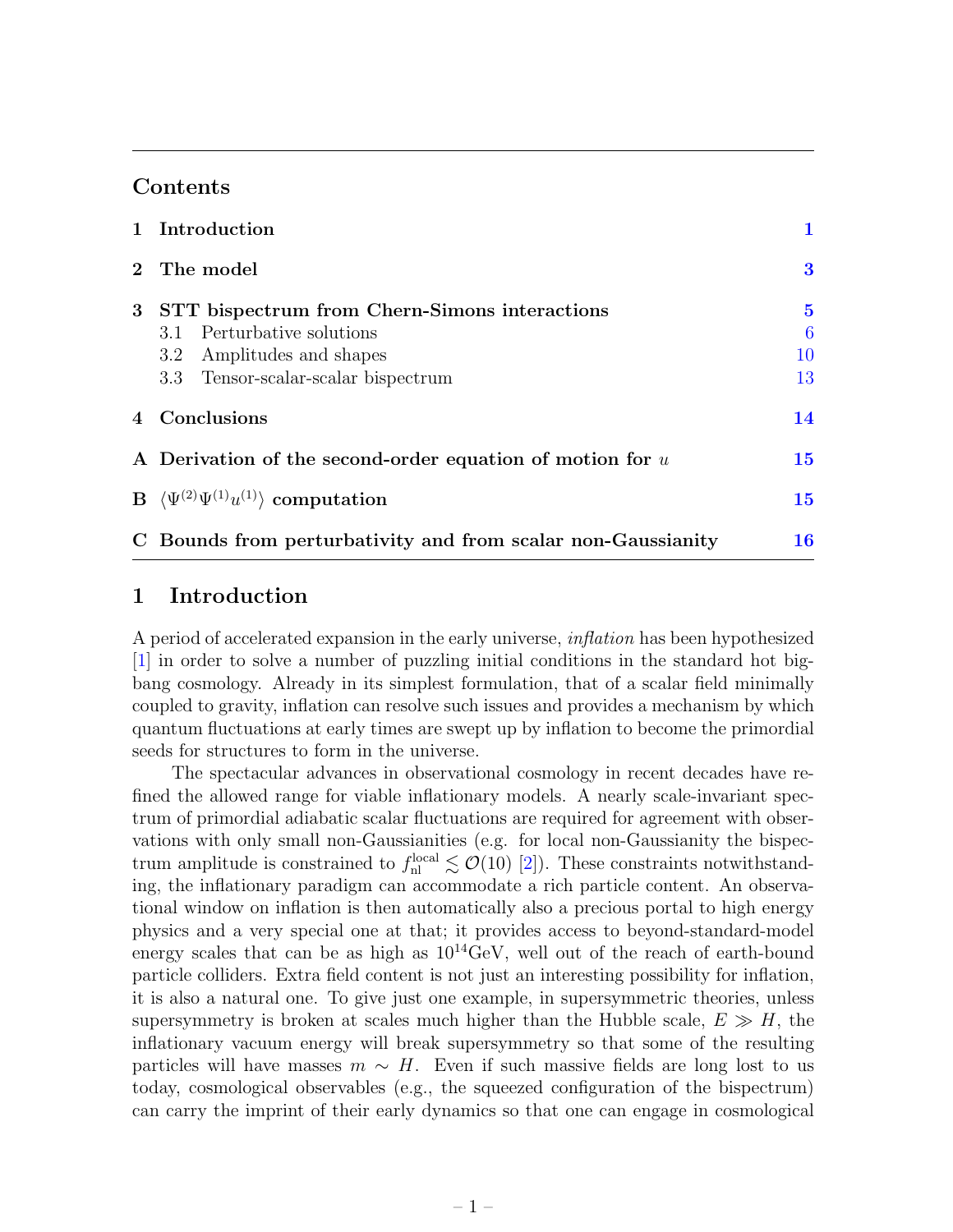archeology and search for such fossils [\[3\]](#page-18-2). Interestingly, information on the spin, mass and coupling of these particles can still be accessible today [\[4\]](#page-18-3).

Given the plethora of inflationary setups still compatible with observational bounds, one may rely on future cosmological probes to identify the most compelling scenarios, as well as the requirement of a theoretically robust implementation of inflation. The latter includes navigating the perils of the so-called  $\eta$ -problem; in the absence of a sufficiently powerful symmetry, the inflaton potential will receive loop corrections of the form  $V_0(\phi/M_P)^n$  making its mass too large  $(m \sim H)$  to sustain a sufficiently long expansion.

An approximately shift-symmetric potential can significantly ameliorate the  $\eta$ problem as in the well-known case of natural inflation  $[5]$ . In this context (see  $[6]$  for a review on the subject), the axion potential receives non-perturbative contributions from the gauge sector resulting in a left-over discrete shift symmetry for the field  $\phi \rightarrow \phi + 2\pi f$ , with the dimensionful quantity f regulating the periodicity. Known string-theory constructions [\[7\]](#page-18-6) suggest the constraint  $f < M_P$ ; this hierarchy is further motivated by the fact that quantum gravity is expected to break all global symmetries. Given that observationally viable inflation via a single axion requires  $f > M<sub>P</sub>$ , in order to operate in an under-control inflationary regime one may couple the axion to other<sup>[1](#page-2-0)</sup> sectors so as to effectively lower f.

One such example is that of an axionic inflaton directly coupled to gauge fields via the least-irrelevant shift-symmetric operator  $\phi F\ddot{F}$ . There exists a vast literature [\[9\]](#page-19-0) on what remains a very active subject, and includes the possibility of  $F\ddot{F}$  being standard model gauge fields thus providing a natural reheating scenario (see e.g. [\[10\]](#page-19-1)). In light of the axion-gauge coupling, an entire class of axion inflation models share intriguing potential signatures: a chiral gravitational wave signal, and in particular one that can grow at smaller scales (blue spectrum)<sup>[2](#page-2-1)</sup>. It is worth pointing out that similar models have recently been employed in the context leptogenesis via axial-gravitational anomaly [\[13\]](#page-19-2).

An intriguing specific realization of axion inflation is known as chromo-natural inflation (CNI) [\[14\]](#page-19-3): here the coupling is to  $SU(2)$  gauge fields<sup>[3](#page-2-2)</sup>, allowing for isotropic background solutions ([\[16,](#page-19-4) [17\]](#page-19-5) provide a non-exhaustive list of works on the subject). Further studies [\[18\]](#page-19-6) showed that the simplest realization of CNI is excluded by Planck data. This has lead to an extension of the model  $[19]$  (see also  $[20]$ ) that retains all its original intriguing features; the tension with data is resolved by equipping the scalar sector with an additional field, now driving inflation. The extra field is not necessarily an axion and therefore its potential need not be shift-symmetric. Crucially, detectionlevel gravitational waves at CMB scales can be generated already at sub-Planckian values for the axion field-excursion, thereby reducing the effect of loop corrections on

<span id="page-2-1"></span><span id="page-2-0"></span><sup>1</sup>Another intriguing possibility is to have multiple axions [\[8\]](#page-18-7).

<sup>2</sup>Other classes of inflationary scenarios endowed with non-standard gravitational waves production mechanisms include, e.g., scalar spectator fields with a small sound speed [\[11\]](#page-19-7) and modified gravity models [\[12\]](#page-19-8).

<span id="page-2-2"></span><sup>3</sup>See [\[15\]](#page-19-9) for a very recent analysis pointing out one extra advantage that comes with the use of an  $SU(2)$  as opposed to  $U(1)$  model in the context of Schwinger pair creation and backreaction.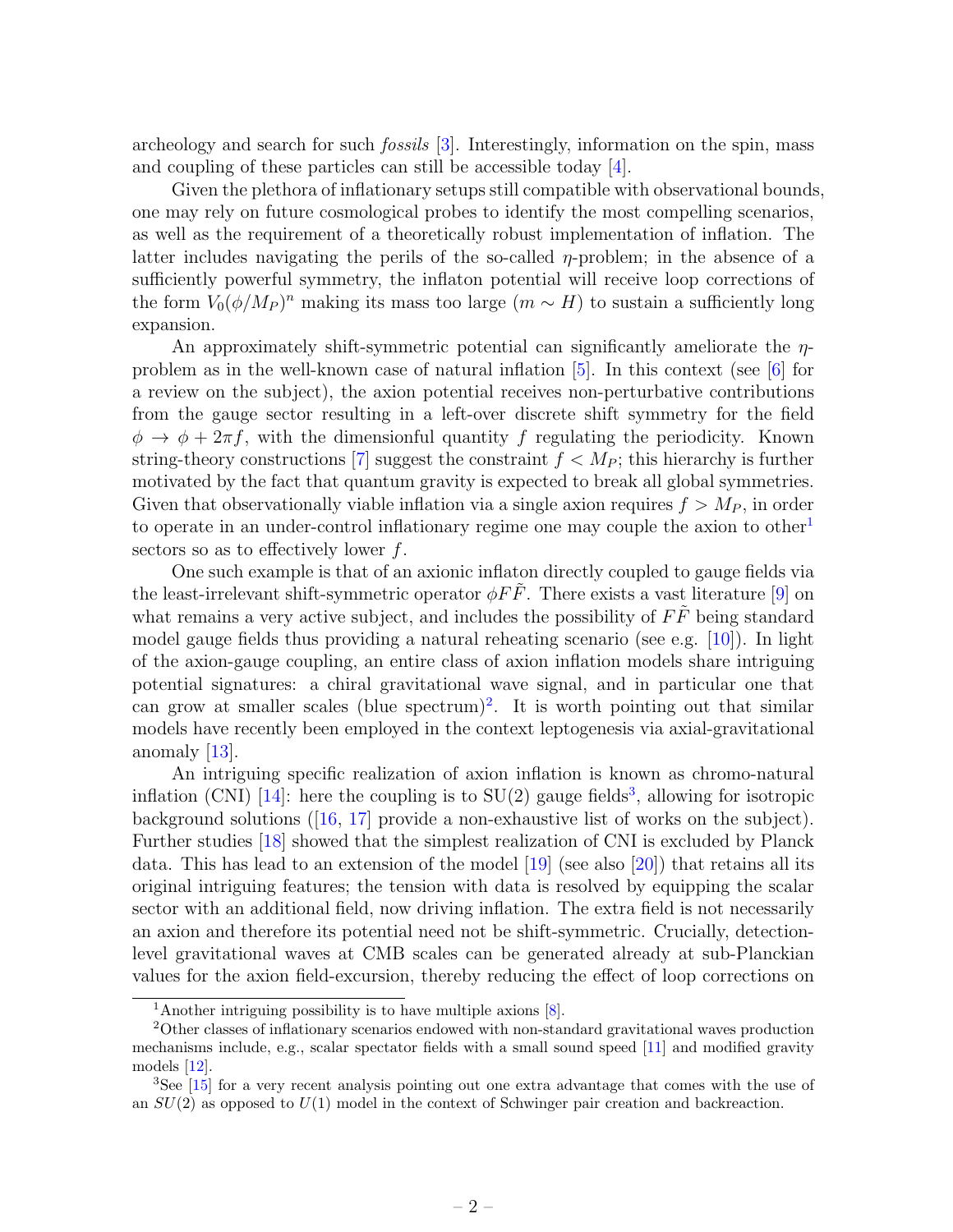the inflationary potential. Interestingly, it has recently been shown how both CNI and its extension can be embedded in supegravity and string theory [\[21\]](#page-20-2).

We consider in this paper the model introduced in [\[19\]](#page-20-0). Remarkably, a scan of the parameter space of this model reveals regions generating signatures detectable by both CMB probes and interferometers. The SU(2)-based enhancement of gravitational waves can lead to detectable  $\langle EB \rangle$ ,  $\langle TB \rangle$  signals for upcoming CMB probes and may be searched for using existing interferometers (and a cross-correlation thereof<sup>[4](#page-3-1)</sup>) [\[22\]](#page-20-3). It has recently been shown that this setup supports large tensor non-Gaussianities [\[23\]](#page-20-4) and we will show here that the same is true for the scalar-tensor-tensor correlation. It is interesting to point out that this specific observable, the scalar-tensor-tensor bispectrum, has received attention in the context of other models that also exhibit a non trivial chirality of the signal. A case in point is Chern-Simons gravity [\[24,](#page-20-5) [25\]](#page-20-6). The effect on CMB observables of parity-violation in the tensor sector was also the subject of studies in [\[26\]](#page-20-7) and [\[27–](#page-20-8)[30\]](#page-20-9). We refer the reader to the works above and references therein for further literature on the subject.

This paper is organized as follows: in *Section* [2](#page-3-0) we review the model and its predictions at the level of the power spectra; in Section [3](#page-5-0) we present the calculation of the scalar-tensor-tensor bispectrum and discuss our findings on its shape and amplitude with an eye on perturbativity bounds inherited also from the scalar-sector; conclusions are in Section [4.](#page-14-0) More details about the calculations can be found in the Appendices.

#### <span id="page-3-0"></span>2 The model

As mentioned above, our model includes spectator fields (i.e. fields providing a subleading contribution to the total energy density during inflation), including an axion field  $\chi$  and an SU(2) gauge field  $A^a_\mu$ , in addition to the inflaton sector,

<span id="page-3-2"></span>
$$
S = \int d^4x \sqrt{-g} \left[ \frac{M_{\rm Pl}^2}{2} R + \mathcal{L}_{\phi} - \frac{1}{2} (\partial \chi)^2 - U(\chi) - \frac{1}{4} F^a_{\mu\nu} F^{a\mu\nu} + \frac{\lambda \chi}{4f} F^a_{\mu\nu} \tilde{F}^{a\mu\nu} \right], \quad (2.1)
$$

where  $\mathcal{L}_{\phi}$  is the inflaton Lagrangian,  $F_{\mu\nu}^a \equiv \partial_{\mu}A_{\nu}^a - \partial_{\nu}A_{\mu}^a - g^{abc}A_{\mu}^bA_{\nu}^c$  and the definition  $\tilde{F}^{a\mu\nu} \equiv \epsilon^{\mu\nu\rho\sigma} F^a_{\rho\sigma}/(2\sqrt{-g})$  has been used.

The background equations of motion and the linear perturbation analysis were first presented in [\[19\]](#page-20-0). In this section, we review the main results and identify the model parameters that will appear in the bispectrum computation. The background for the gauge field can be chosen as  $A_0^a = 0$ ,  $A_i^a = \delta_i^a a(t) Q(t)$ . The scalars Q and  $\chi$ have coupled equations of motion. Under minimal assumptions on the parameters and in a regime of slow-roll for the fields, the effective potential for  $Q$  is minimized by

<span id="page-3-3"></span>
$$
Q = \left(\frac{-f U_{\chi}}{3g\lambda H}\right)^{1/3}.
$$
\n(2.2)

<span id="page-3-1"></span><sup>4</sup>Cross-correlations among signals from different interferometers or from different constellations making up the same interferometer (as in the case of an advanced design of LISA or BBO discussed in [\[22\]](#page-20-3)) would be necessary in order to detect circular polarization.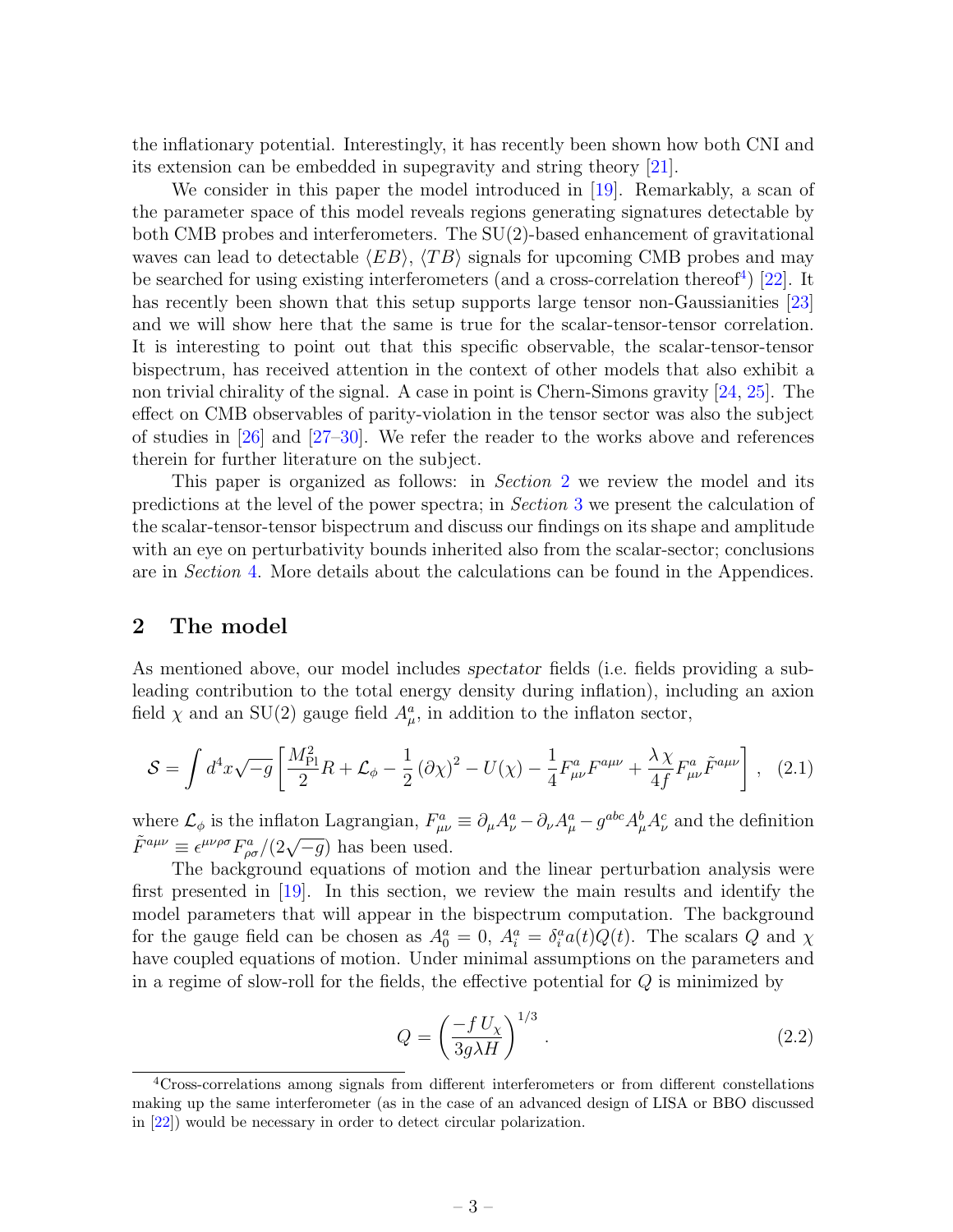From the same equations of motion it also follows that

<span id="page-4-2"></span>
$$
\frac{\lambda}{2fH}\dot{\chi} \simeq m_Q + \frac{1}{m_Q},\qquad(2.3)
$$

where the parameter  $m_Q \equiv g Q/H$  is to be interpreted as the mass, in units of Hubble, of the gauge field fluctuations. Einstein's equations lead to the following relation among slow-roll parameters:

$$
\epsilon_H \equiv -\dot{H}/H^2 = \epsilon_\phi + \epsilon_\chi + \epsilon_B + \epsilon_E , \qquad (2.4)
$$

with

$$
\epsilon_{\phi} \equiv \frac{\dot{\phi}^2}{(2H^2M_{\rm Pl}^2)} \, ; \quad \epsilon_{\chi} \equiv \frac{\dot{\chi}^2}{(2H^2M_{\rm Pl}^2)} \, ; \quad \epsilon_B \equiv \frac{g^2Q^4}{(HM_{\rm Pl})^2} \, ; \quad \epsilon_E \equiv \frac{(HQ + \dot{Q})^2}{(HM_{\rm Pl})^2} \, . \tag{2.5}
$$

The metric tensor fluctuations  $(h_{ij})$  are linearly sourced by the tensor perturbations of the gauge field. The latter experience (near horizon crossing) a growth in one of their two polarizations that is controlled by  $m_Q$ ; as a result, the corresponding helicity in the gravitational waves is enhanced. This non-zero chirality can be understood as a consequence of the parity-breaking nature of the gauge-field background. The expression for the sourced power spectrum is given by

<span id="page-4-1"></span>
$$
\mathcal{P}_h^{\rm s} = \epsilon_B \frac{H^2}{\pi^2 M_{Pl}^2} \mathcal{F}^2 \,, \tag{2.6}
$$

where  $\mathcal{F} = \mathcal{F}(m_Q)$  (a detailed derivation can be found in [\[19\]](#page-20-0)). The transient instability of the gauge field tensor fluctuations can be understood as an energy transfer from the rolling axion.

The  $SU(2)$ -sensitive contribution to the power spectrum of gravitational waves (GW) can be larger than the one from vacuum fluctuations and within reach of up-coming experimental probes<sup>[5](#page-4-0)</sup>; the model predicts chiral gravitational waves that would be observable for a sizable portion of its parameter space [\[22\]](#page-20-3). Our set-up serves as an explicit example of the fact that detectable GW may be generated even at a relatively low value for H, thus breaking the one-to-one  $r \leftrightarrow H$  correspondence between the tensor-to-scalar ratio and the energy scale of inflation (see [\[34\]](#page-20-10) for more about the lower bound on  $H$  in this context).

The tensor power spectrum in Eq. [\(2.6\)](#page-4-1) is characterized by a broad (depending on model parameters) feature, a distinctive scale dependent "bump" that results from the background evolution of the axion-gauge field system, i.e. from the time-dependence, within the F function, of  $m_Q(t) \equiv g Q(t)/H$  [\[19\]](#page-20-0) (see also Appendix A of [\[22\]](#page-20-3) for an analytical approximation of the power spectrum as a function of scale, valid around the peak value and for  $3 \leq m_Q \leq 7$ . From this feature originates the fact that there is

<span id="page-4-0"></span><sup>&</sup>lt;sup>5</sup>These include, for example, the ground based CMB-S4 [\[31\]](#page-20-11) and planned space missions for CMB polarization anisotropies such as LITEBIRD [\[32\]](#page-20-12), as well as space-based interferometers such as LISA [\[33\]](#page-20-13).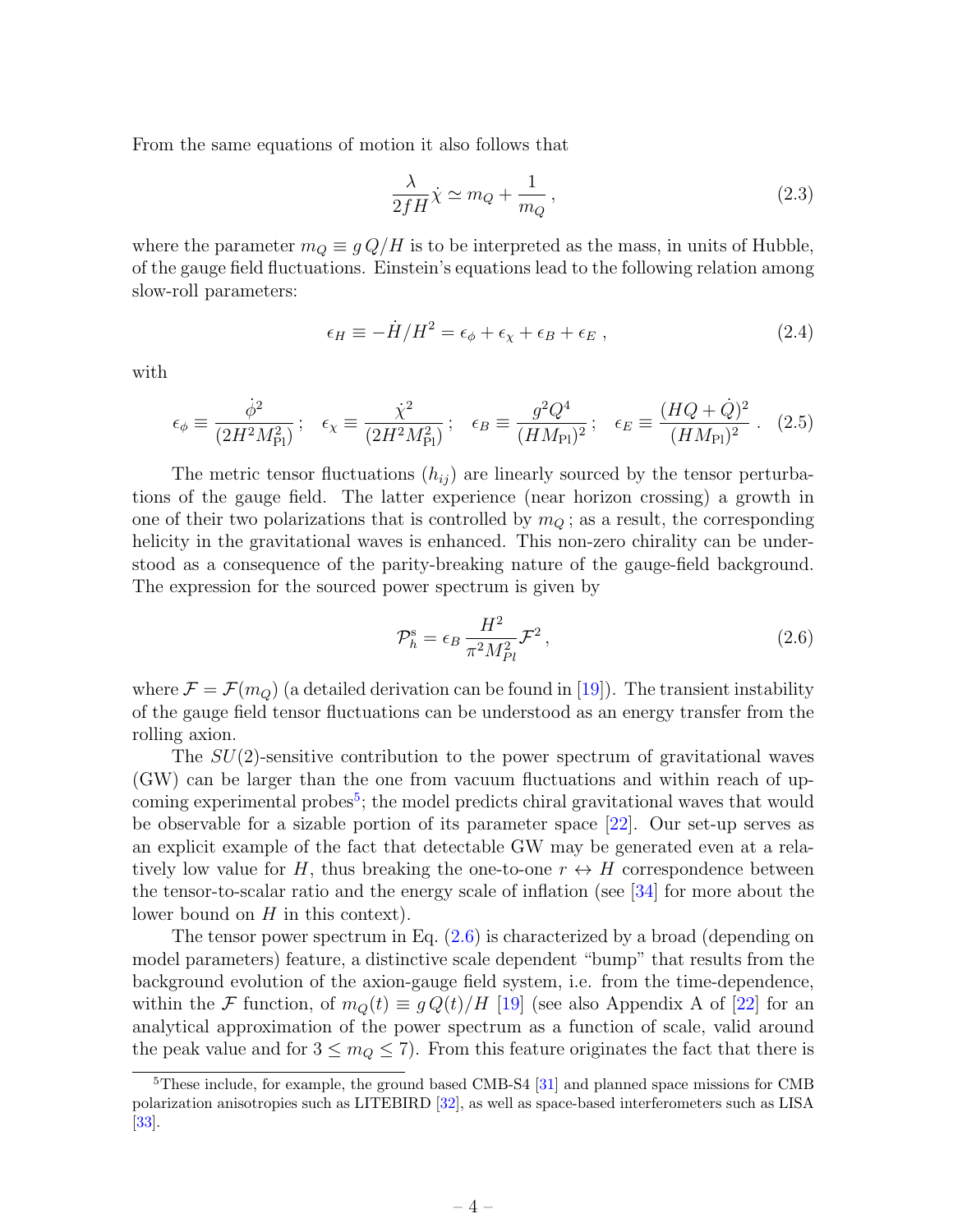in this model ample room for a blue tensor spectral index, crucial for direct detection by interferometers. Having lifted the burden of driving inflation from the axion (in order to recover compatibility with data [\[18\]](#page-19-6)), in the extended model one may enhance sourced gravitational waves on different scales by sampling the parameter space and acting on the coupling between the fields.

Moving on to the power spectrum of curvature fluctuations, this will depend on the precise form of  $\mathcal{L}_{\phi}$  and, naturally, also on the specific dynamics one may postulate for the post-inflationary evolution of the spectator sector. The axion  $(\delta \chi)$  and gauge field scalar fluctuations are directly coupled with one another (and only gravitationally coupled to the inflaton fluctuations). We note that these modes will undergo a tachyonic instability [\[18\]](#page-19-6) starting in the sub-horizon regime unless  $m_Q \geq \sqrt{2}$ . We will confine our analysis to such viable region of the parameter space.

Both the inflaton field and scalar fluctuations of the spectator sector contribute to curvature perturbations. The authors of [\[19\]](#page-20-0) chose to be as agnostic as possible on the details of  $\mathcal{L}_{\phi}$ . It is nevertheless necessary to ensure that the field  $\phi$  is the one driving inflation and that furthermore there exists a hierarchy among the slow-roll parameters with  $\epsilon_{\phi} \simeq \epsilon_{\text{max}}$ . The latter condition ensures that the spectral index can satisfy existing observational constraints. Under such conditions the power spectrum of curvature perturbation is dominated by the inflaton contributions and is only mildly affected by the axion and gauge fields. However, for a more careful analysis, see Section [3.2.](#page-10-0)

# <span id="page-5-0"></span>3 STT bispectrum from Chern-Simons interactions

The  $\chi F\tilde{F}$  interaction of Eq. [\(2.1\)](#page-3-2) supports a transient growth in one of the  $SU(2)$ tensor polarizations that propagates to the corresponding helicity in the GW power spectrum. This mechanism is also in place for higher-order correlation functions. The GW bispectrum for the theory in Eq.  $(2.1)$  has been calculated in [\[23\]](#page-20-4), where it was shown that the  $SU(2)$  contribution to tensor non-Gaussianity can be significantly larger than the one of standard single field inflation.

It is intuitively clear that, because the growth of the sourcing mode function occurs (only) near horizon crossing, the bispectrum shape will very much resemble the equilateral one, although there are some subtle differences with respect to the exact equilateral template. In an analogous fashion, one expects also mixed tensor-scalar correlators to receive the most sizable contributions from the gauge sector in equilateral configurations. The axion  $\delta \chi$  is sourced by gauge tensor fluctuations via Chern-Simons interactions while in turn the curvature perturbation  $\zeta$  receives contributions from  $\delta \chi$ .

Scalar non-Gaussianity is constrained on large CMB scales by, for example,  $f_{nl}^{\text{local}} \lesssim$  $\mathcal{O}(10)$  and  $f_{\text{nl}}^{\text{equil}} \lesssim \mathcal{O}(50)$  (respectively for the local and equilateral shapes [\[2\]](#page-18-1)). These bounds will soon improve thanks to upcoming large-scale structure observations and new CMB polarization data. The ongoing development of new interferometers with improved sensitivity to the stochastic background of primordial GW [\[33\]](#page-20-13) will also help us place stronger constraints on tensor and mixed non-Gaussianity. Non-Gaussian ob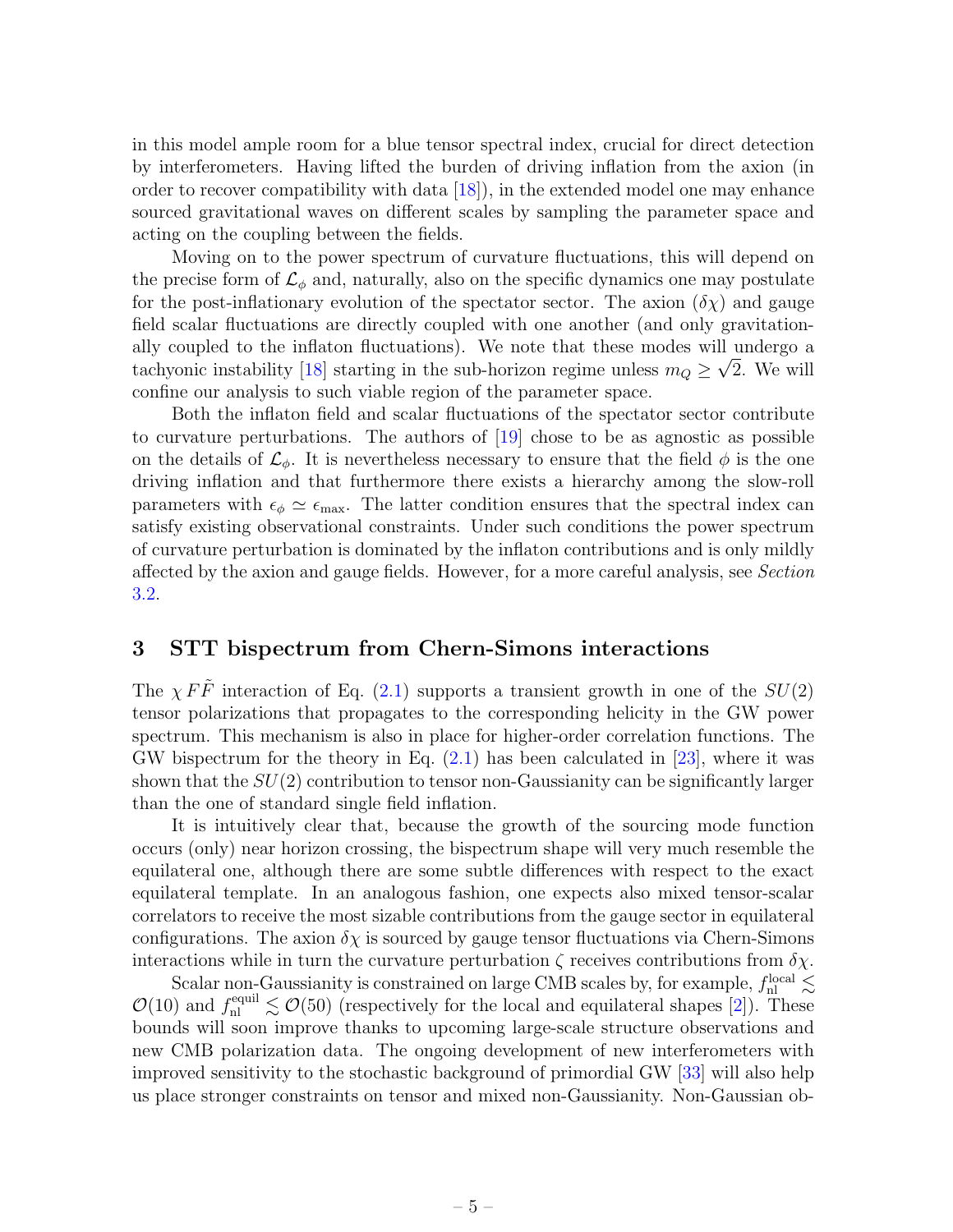servables are invaluable as a probe of the production mechanism of primordial GW and, more broadly, the inflationary particle content [\[3\]](#page-18-2).

In what follows, we shall focus on the the  $(\chi, t)$ -mediated  $\langle h \, h \, \zeta \rangle$  bispectrum contribution, where we define  $t$  as the transverse and traceless part of the gauge field fluctuations,  $\delta A_i^a \supset t_{ai}$ . The presence and form of the Chern-Simons interaction suggest that this one observable is particularly sensitive to the effects of gauge fields. A typical contribution of this kind is represented in the diagram of Fig.  $(1)$ , which we evaluate in details in the remaining of this section.



<span id="page-6-2"></span>**Figure 1.** Black dotted lines represent the metric tensor  $h$ ; red lines stand for the gauge field tensor perturbation t; the solid black line indicates the curvature perturbation  $\zeta^{(\chi)}$ . The green vertex arises from the Chern-Simons contribution to  $\delta \chi t t$ . The yellow vertex (to be understood according to the caveat stressed above) arises from the quadratic mixing term  $h t$  in the Lagrangian.

We will henceforth work with comoving fields,  $\Psi_{ij} \equiv a M_{Pl} h_{ij}/2$ , and  $u \equiv a \delta \chi$ . The relation between the comoving curvature perturbation  $\zeta$  and the axion field fluctuations,  $\delta \chi$  is given, at leading order in  $\dot{\chi}/\dot{\phi}$ , by

$$
\zeta^{\chi} = \frac{U_{\chi}}{V_{\phi}} \left(\frac{H}{\dot{\phi}}\right) \delta \chi \,, \tag{3.1}
$$

where  $U_{\chi} \equiv \partial_{\chi} U$  and  $V_{\phi} \equiv \partial_{\phi} V$ . The scalar-tensor-tensor bispectrum then reads

$$
\langle h_{\mathbf{p}}(\tau) h_{\mathbf{q}}(\tau) \zeta_{\mathbf{k}}^{\chi}(\tau) \rangle = -\frac{4}{a^3(\tau) M_{Pl}^2} \left( \frac{U_{\chi}}{V_{\phi}} \right) \left( \frac{H}{\dot{\phi}} \right) \langle \Psi_{\mathbf{p}}(\tau) \Psi_{\mathbf{q}}(\tau) u_{\mathbf{k}}(\tau) \rangle. \tag{3.2}
$$

#### <span id="page-6-0"></span>3.1 Perturbative solutions

Tensor perturbations are expanded in Fourier space as

$$
\mathcal{T}_{ij}(\mathbf{x},t) = \int \frac{d^3k}{(2\pi)^3} e^{i\mathbf{k}\cdot\mathbf{x}} \sum_{\lambda=R,L} e^{\lambda}_{ij}(\hat{k}) \mathcal{T}^{\lambda}_{\mathbf{k}}(t) , \qquad (3.3)
$$

<span id="page-6-1"></span> ${}^{6}$ It is important to note here that the diagram in Fig. [1](#page-6-2) is meant as a pictorial reminder of the fields and interactions in play but should not be intended as the exact  $in-in$  formalism representation of the calculation. This is because the presence of the two-fields vertex in yellow requires a specific hierarchy between the interaction it represents and the rest of the quadratic action:  $\delta\mathcal{L}_{\text{yellow}}^{(2)} \ll \mathcal{L}_{\text{rest}}^{(2)}$ . Such inequality is not satisfied at all times therefore a consistent calculation entails either diagonalizing the system to avoid quadratic interactions or the use of Green's functions methods. We adopt the latter.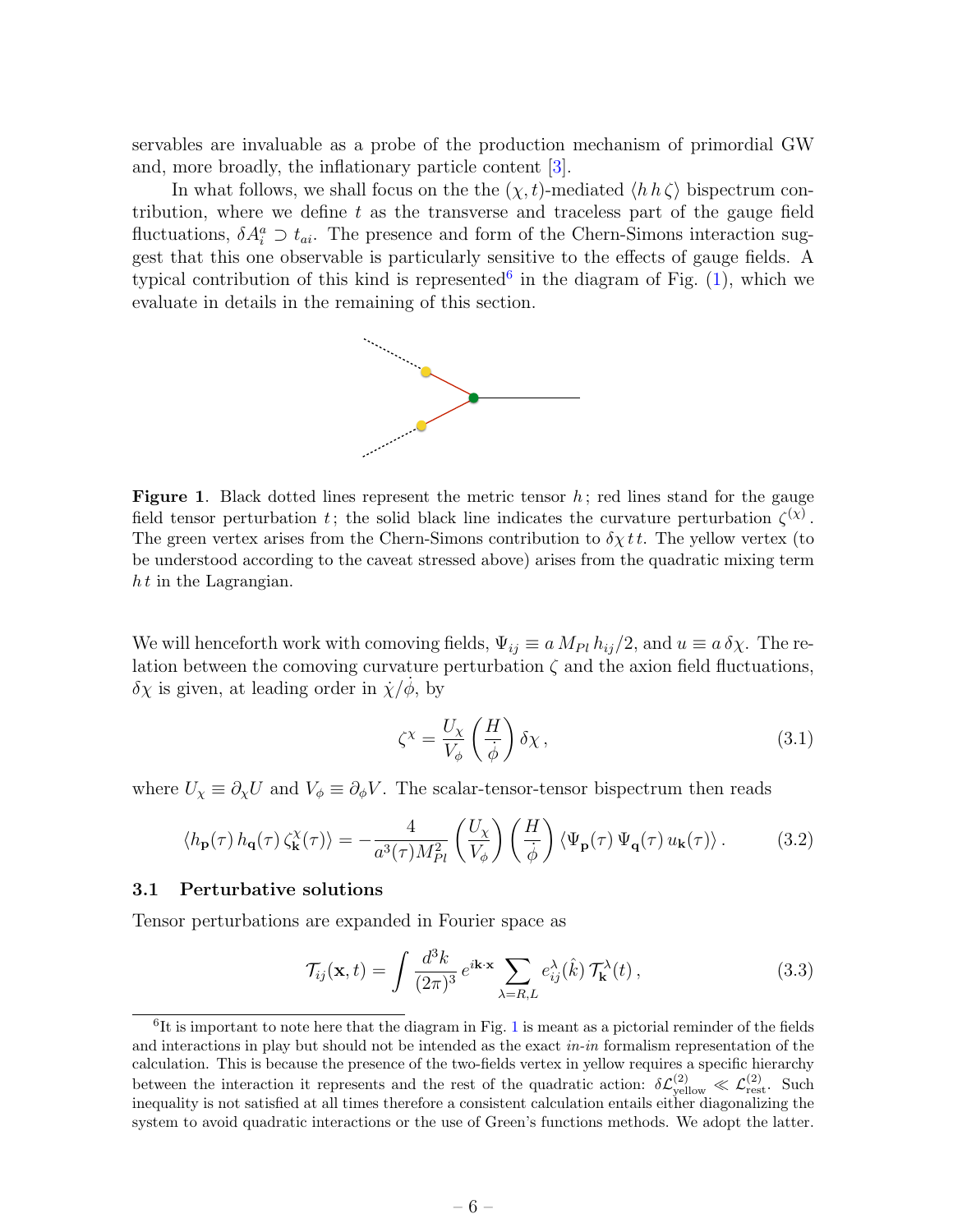where  $\mathcal{T}_{\mathbf{k}}^{\lambda}(t) = \mathcal{T}_{\mathbf{k}}^{(1)\lambda}$  $\mathbf{f}_{\mathbf{k}}^{(1)\lambda}(t)+\mathcal{T}_{\mathbf{k}}^{(2)\lambda}$  $\mathbf{k}^{(2)}(t) + \ldots$ , and dots indicate higher-order terms in the perturbative expansion. In the equation just above  $\mathcal T$  is a placeholder for  $\Psi_{ij}$  as well as for  $t_{ij}$ . This expansion will be convenient in light of the Green's function method, which we adopt throughout this manuscript<sup>[7](#page-7-0)</sup>. Similarly, for the scalar field we have

$$
u(\mathbf{x},t) = \int \frac{d^3k}{(2\pi)^3} e^{i\mathbf{k}\cdot\mathbf{x}} u_{\mathbf{k}}(t) ,
$$
 (3.4)

with  $u_{\mathbf{k}}(t) = u_{\mathbf{k}}^{(1)}$  ${\bf k}^{(1)}(t)+u_{\bf k}^{(2)}$  $k_{\mathbf{k}}^{(2)}(t) + \ldots$ . To lowest order in the perturbative expansion, one finds

<span id="page-7-2"></span>
$$
\langle \Psi_{\mathbf{p}} \, \Psi_{\mathbf{q}} \, u_{\mathbf{k}} \rangle = \langle \Psi_{\mathbf{p}}^{(1)} \, \Psi_{\mathbf{q}}^{(1)} \, u_{\mathbf{k}}^{(2)} \rangle + \langle \Psi_{\mathbf{p}}^{(1)} \, \Psi_{\mathbf{q}}^{(2)} \, u_{\mathbf{k}}^{(1)} \rangle + \langle \Psi_{\mathbf{p}}^{(2)} \, \Psi_{\mathbf{q}}^{(1)} \, u_{\mathbf{k}}^{(1)} \rangle. \tag{3.5}
$$

We are interested in the non-Gaussianity arising from the gauge field effect on the metric tensor perturbations. The latter are linearly sourced by the  $SU(2)$  tensor fluctuations, with one helicity acquiring a larger amplitude than the other, as reviewed in Section [2.](#page-3-0) We will focus here on the leading helicity mode, setting  $\Psi = \Psi^R$  from now on.

Formally, the equation of motion for the metric tensor fluctuations reads

<span id="page-7-1"></span>
$$
\mathcal{O}_{\Psi}\Psi_{\mathbf{k}} = \mathcal{S}_{\mathbf{k}}^{\Psi} \,, \tag{3.6}
$$

where  $\mathcal{O}_{\Psi}$  is the operator describing the homogeneous equation of motion,  $\mathcal{O}_{\Psi}\Psi_{\mathbf{k}}=0$ , while  $S^{\Psi}$  acts as a source due to self-couplings as well as to interactions with other fields. The solution to  $(3.6)$  at i<sup>th</sup> order takes the form

$$
\Psi_{\mathbf{k}}^{(i)}(\tau) = \int_{\infty}^{\tau} d\tau' \mathcal{G}_{\mathbf{k}}^{\Psi}(\tau, \tau') \mathcal{S}_{\mathbf{k}}^{(i)\Psi}(\tau'), \qquad (3.7)
$$

where  $\mathcal{G}_{\mathbf{k}}^{\Psi}$  is the Green's function of  $\Psi$  and  $\mathcal{S}_{\mathbf{k}}^{(i)\Psi}$  $\mathbf{k}^{(i)\Psi}$  the source term, expanded at the same order. The leading-order terms relevant for the diagram in Fig. [1,](#page-6-2) and included in the expansion [\(3.5\)](#page-7-2), are

<span id="page-7-3"></span>
$$
\Psi_{\mathbf{k}}^{(1)}(\tau) = \int d\tau' \mathcal{G}_{\mathbf{k}}^{\Psi}(\tau, \tau') \mathcal{S}_{\mathbf{k}}^{[\Psi^{(1)} \cdot t^{(1)}]}(\tau'), \qquad (3.8)
$$

$$
\Psi_{\mathbf{k}}^{(2)}(\tau) = \int d\tau' \mathcal{G}_{\mathbf{k}}^{\Psi}(\tau, \tau') \mathcal{S}_{\mathbf{k}}^{[t^{(2)}]}(\tau'). \qquad (3.9)
$$

The quantity  $\mathcal{S}_{\mathbf{k}}^{[\Psi^{(1)} \cdot t^{(1)}]}$  $\mathbf{k}^{[\Psi^{(1)}, \dots, \Psi^{(n)}]}$  originates from the quadratic interactions between tensor modes in the metric and the fluctuations of the gauge fields.  $\mathcal{S}_{\mathbf{k}}^{[t^{(2)}]}$  $\mathbf{k}^{[t^{(1)}]}$  is the source term for  $\Psi$  due to the second order perturbation in the gauge field, specifically the one corresponding to the terms  $\delta \chi t^2$  in the cubic Lagrangian. More explicitly, for the gauge field one has

$$
\mathcal{O}_t t_{\mathbf{k}} = \mathcal{S}_{\mathbf{k}}^t,\tag{3.10}
$$

<span id="page-7-0"></span><sup>&</sup>lt;sup>7</sup>Alternatively, one may switch to a different basis to decouple, up to second order,  $SU(2)$  fields from standard tensor modes and then employ the in-in formalism. The two approaches are equivalent.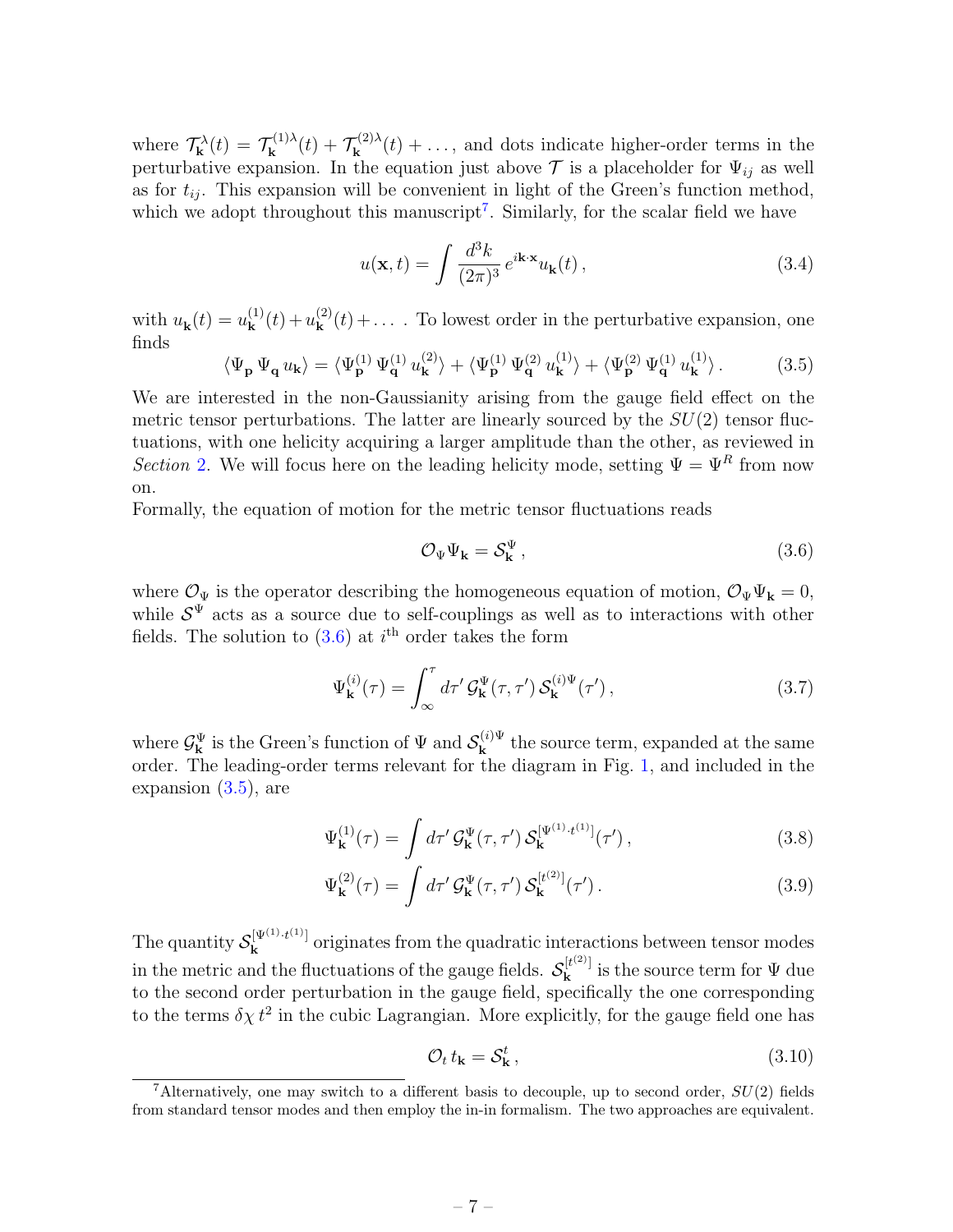and

$$
t_{\mathbf{k}}^{(i)}(\tau) = \int d\tau' \mathcal{G}_{\mathbf{k}}^{t}(\tau, \tau') \mathcal{S}_{\mathbf{k}}^{(i)t}(\tau'), \qquad (3.11)
$$

where  $\mathcal{G}_{\mathbf{k}}^t$  is the Green's function for t. The relevant contribution to  $t^{(2)}$  is given by<sup>[8](#page-8-0)</sup>

<span id="page-8-1"></span>
$$
t_{\mathbf{k}}^{(2)}(\tau) = \int d\tau' \mathcal{G}_{\mathbf{k}}^{t}(\tau, \tau') \, \mathcal{S}_{\mathbf{k}}^{[t^{(1)} \cdot u^{(1)}]}(\tau') \,. \tag{3.12}
$$

The linear order  $t^{(1)}$  is sourced by  $\Psi^{(1)}$ . However, it can be shown that the homogeneous solution for  $t$  is a good approximation for the full 1st order solution up to late times [\[19\]](#page-20-0). This approximation works well because the transient growth experienced by one of the polarizations of gauge field fluctuations is inherently due to the coupling to the axion field, which is already manifest at the level of the homogeneous equation of motion for the gauge field.

Once free fields are quantized, the corresponding sourced fields inherit the same set of creation/annihilation operators. Indicating  $t_k^{\lambda}$  as the solution to the homogenous equation of motion for the  $SU(2)$  tensor modes, one may write the field operator as

$$
t_{\mathbf{k}}^{(1)\lambda}(\tau) = a_{\mathbf{k}}^{\lambda} t_{k}^{\lambda}(\tau) + a_{-\mathbf{k}}^{\lambda\dagger} \left[ t_{k}^{\lambda}(\tau) \right]^*,
$$
\n(3.13)

where  $[a_{\mathbf{k}_1}^{\lambda_1}]$  $^{\lambda_1}_{\mathbf{k_1}},a^{\lambda_2\dagger}_{-\mathbf{k_2}}$  $\begin{aligned} \frac{\lambda_2 \uparrow}{-\mathbf{k_2}}] = \delta_{\lambda_1 \lambda_2} \, \delta^{(3)}(\mathbf{k_1} + \mathbf{k_2}). \end{aligned}$ 

Given the equation of motion for the scalar field,  $\mathcal{O}_u u_{\mathbf{k}} = \mathcal{S}_{\mathbf{k}}^u$ , one derives

$$
u_{\mathbf{k}}^{(i)}(\tau) = \int d\tau' \mathcal{G}_{\mathbf{k}}^{u}(\tau, \tau') \mathcal{S}_{\mathbf{k}}^{(i)u}(\tau'), \qquad (3.14)
$$

with  $\mathcal{G}_{\mathbf{k}}^u$  the Green's function for u. With  $u^{(1)}$  the free-field, the expression for  $u^{(2)}$  is given by

<span id="page-8-2"></span>
$$
u_{\mathbf{k}}^{(2)}(\tau) = \int d\tau' \mathcal{G}_{\mathbf{k}}^{u}(\tau, \tau') \mathcal{S}_{\mathbf{k}}^{[t^{(1)} \cdot t^{(1)}]}(\tau'), \qquad (3.15)
$$

where  $\mathcal{S}_{\mathbf{k}}^{[t^{(1)} \cdot t^{(1)}]}$  $\mathbf{k}^{[t^{(1)} \cdot t^{(1)}]}$  is, once again, obtained from the cubic Lagrangian in  $\delta \chi t^2$ .

Let us begin by focusing on  $\langle \Psi_{\mathbf{p}}^{(1)} | \Psi_{\mathbf{q}}^{(1)} | u_{\mathbf{k}}^{(2)} \rangle$  $\langle k^2 \rangle$ . To derive  $u^{(2)}$ , one expands the Chern-Simons interaction to third order

$$
\mathcal{S}_{\text{CS}}^{(3)} = \frac{\lambda}{2f} \int d^4x \left\{ -g a Q \,\delta \dot{\chi} \,\left(t_{ij}\right)^2 + 2 \,\delta \chi \,\dot{t}_{ia} \,\epsilon^{0ijk} \,\partial_j t_{ka} \right\} \,. \tag{3.16}
$$

<span id="page-8-0"></span><sup>&</sup>lt;sup>8</sup>The one detailed in Eq.  $(3.12)$  is expected to be the leading contribution to the second-order tensor fluctuations of the gauge fields. There exist also metric tensor contributions to  $t^{(2)}$ , however the coupling  $\lambda/f$  is typically much stronger than gravitational interactions.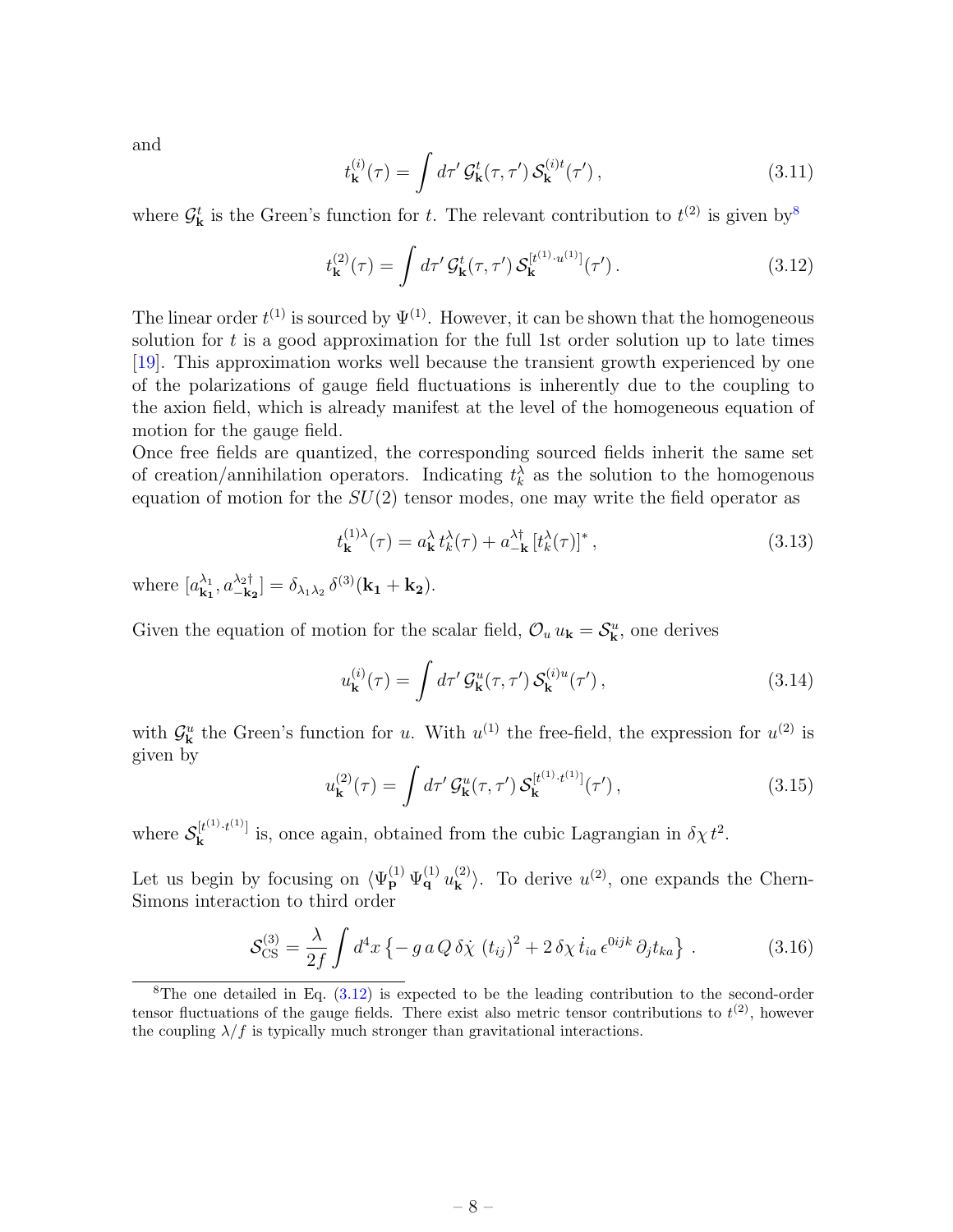The corresponding equation of motion for  $u$  reads (more details on the derivation can be found in Appendix [A\)](#page-15-0)

<span id="page-9-0"></span>
$$
u''_{\mathbf{k}} + \left(a^2 m_{\chi}^2 + k^2 - \frac{a''}{a}\right) u_{\mathbf{k}} = \frac{\lambda}{2f} \int \frac{d^3 k_2}{(2\pi)^3} \sum_{\lambda_1 \lambda_2} e^{\lambda_1}_{ij}(\hat{k}_1) e^{\lambda_2}_{ij}(\hat{k}_2)
$$

$$
\times \left\{ aH \left[ g \sqrt{\epsilon_E} M_{Pl} t^{\lambda_1}_{\mathbf{k}_1} t^{\lambda_2}_{\mathbf{k}_2} + m_Q \frac{d}{dt} \left( t^{\lambda_1}_{\mathbf{k}_1} t^{\lambda_2}_{\mathbf{k}_2} \right) \right] - 2 k_2 \frac{d t^{\lambda_1}_{\mathbf{k}_1}}{dt} t^{\lambda_2}_{\mathbf{k}_2}.
$$
 (3.17)

The Green's function for  $u$  in the limit of negligible mass for the axion and in the regime  $k\tau \to 0$ , is given by

$$
\mathcal{G}_{\mathbf{k}}^{u}(\tau,\tau') = \frac{\theta(\tau-\tau')}{k^3 \tau \tau'} \left( k \tau' \cos k\tau' - \sin k\tau' \right). \tag{3.18}
$$

Notice that, in the massless limit for the axion, one has  $\mathcal{G}_{\mathbf{k}}^u = \mathcal{G}_{\mathbf{k}}^{\Psi}$ . The final expression for  $u_{\mathbf{k}}^{(2)}$  $\mathbf{k}^{(2)}$  is given by Eq. [\(3.15\)](#page-8-2), with  $\mathcal{S}_{\mathbf{k}}^{[t^{(1)} \cdot t^{(1)}]}$  $\mathbf{k}^{[t^{(1)},t^{(2)}]}$  equal to the right-hand side of Eq. [\(3.17\)](#page-9-0). Combining Eqs. [\(3.8\)](#page-7-3) and [\(3.15\)](#page-8-2), after summing over all permutations, one obtains the final result

<span id="page-9-1"></span>
$$
\langle \Psi_{\mathbf{p}}^{(1)R} \Psi_{\mathbf{q}}^{(1)R} u_{\mathbf{k}}^{(2)} \rangle \simeq (2\pi)^3 \delta^{(3)}(\mathbf{p} + \mathbf{q} + \mathbf{k}) \left(\frac{-\lambda}{2f}\right) e_{ij}^R(-\mathbf{p}) e_{ij}^R(-\mathbf{q}) \int d\tau' \mathcal{G}_{\mathbf{p}}^{\Psi}(\tau, \tau') D_p(\tau') \times \int d\tau'' \mathcal{G}_{\mathbf{q}}^{\Psi}(\tau, \tau'') D_q(\tau'') \int d\tau''' \mathcal{G}_{\mathbf{k}}^{\Psi}(\tau, \tau''') \left\{ \mathcal{A}(p, q, \tau', \tau'', \tau''') + \mathcal{B}(p, q, \tau', \tau'', \tau''') \right\},
$$
\n(3.19)

where  $D_p$  is the differential operator defining the quadratic mixing between tensor modes of the metric and tensor perturbations of the gauge field,  $D_p(\tau) \equiv \frac{2\sqrt{\epsilon_B}}{m\sigma\tau}$  $\frac{d\sqrt{\epsilon_B}}{m_Q\tau}\partial_\tau+$  $2\sqrt{\epsilon_B}$  $\frac{\sqrt{\epsilon_B}}{\tau^2}(m_Q + p\tau)$  (see also Eq. [\(B.2\)](#page-15-2)). Note that in writing Eq. [\(3.19\)](#page-9-1) we defined

<span id="page-9-2"></span>
$$
\mathcal{A}(p,q,\tau',\tau'',\tau''') \equiv \sqrt{\epsilon_E} g \ M_{Pl} \frac{2}{\tau''} \text{Re} \Big\{ t_p(\tau') t_q^*(\tau'') t_p^*(\tau''') t_q(\tau''') + 2 t_p(\tau') t_q^*(\tau''') t_q^*(\tau''') t_q^*(\tau''') \Big\} \ , \tag{3.20}
$$

$$
\mathcal{B}(p,q,\tau',\tau'',\tau''') \equiv -H \, m_Q \, \text{Re} \Big\{ t_p(\tau') t_q^*(\tau'') \left[ t_p'^*(\tau''') t_q(\tau''') + t_p^*(\tau''') t_q'(\tau''') \right] \quad (3.21)
$$

$$
+ 2 \, t_p(\tau') t_q(\tau'') \left[ t_p'^*(\tau''') t_q^*(\tau''') + t_p^*(\tau''') t_q'^*(\tau''') \right] \Big\} \,,
$$

<span id="page-9-3"></span>
$$
\mathcal{C}(p,q,\tau',\tau'',\tau''') \equiv -2 H \tau''' \text{Re} \Big\{ t_p(\tau') t_q^*(\tau'') q t_p'^*(\tau''') t_q(\tau''') + t_p(\tau') t_q^*(\tau''') p t_q'(\tau''') t_p^*(\tau''') + 2 t_p(\tau') t_q(\tau'') q t_p'^*(\tau''') t_q^*(\tau''') + 2 t_p(\tau') t_q(\tau'') p t_q'^*(\tau''') t_p^*(\tau''') \Big\},
$$
\n(3.22)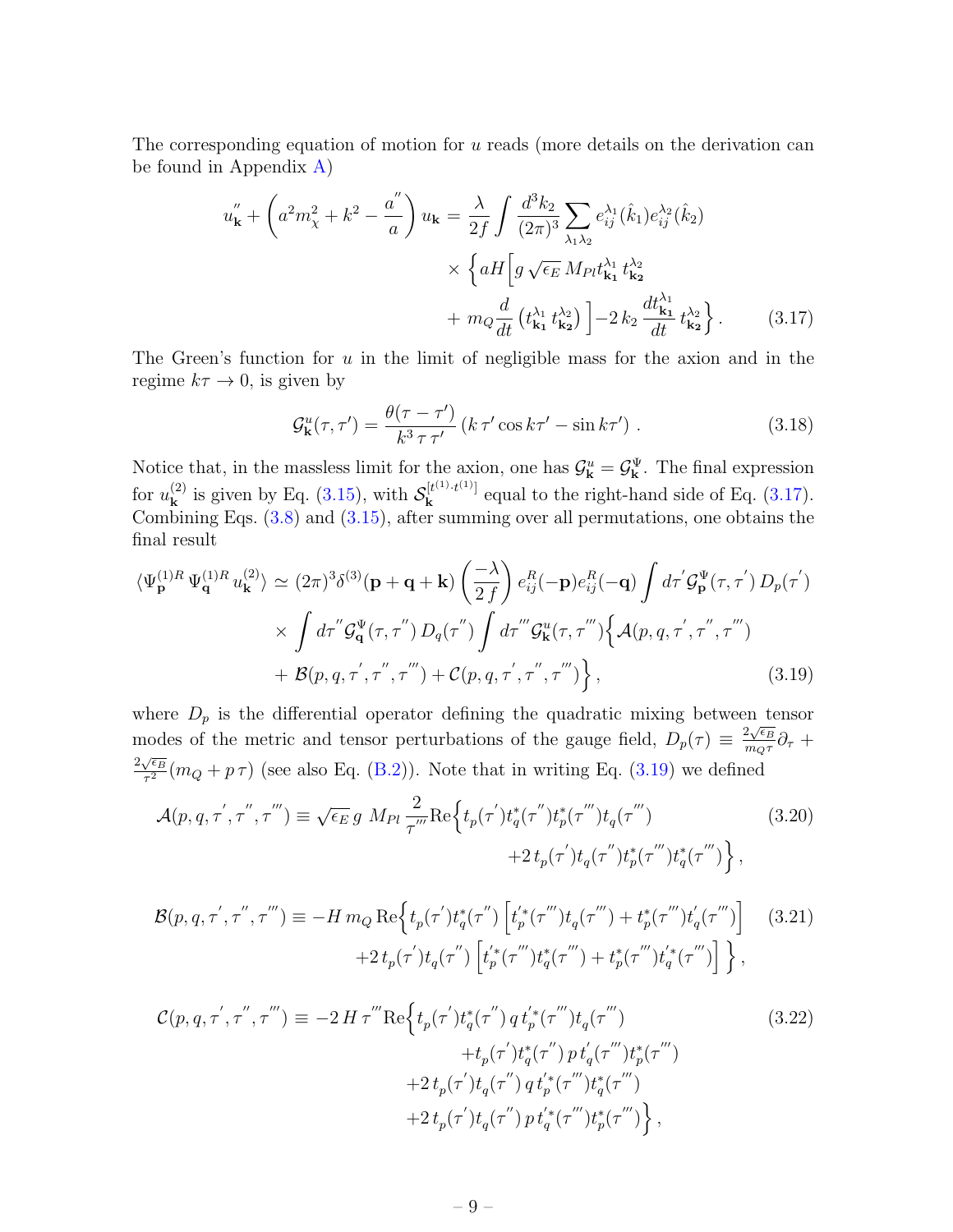where "Re" stands for real part and the index R on the mode function for the gauge fields has been dropped for simplicity.

Before proceeding any further, one ought to point out that the amplitudes stemming from the three contributions in Eq. [\(3.5\)](#page-7-2) are all parametrically similar to one another (see Eq. [B.8\)](#page-16-1). However, the structure of the contributions with  $\Psi^{(2)}$  in Eq. [\(3.5\)](#page-7-2) is different from those with  $u^{(2)}$  in that they entail a double time-integral rather than products of independent integrals (see Appendix [B](#page-15-1) for the explicit expressions). Nevertheless, for the reasons outlined above, we expect a similar shape, i.e. with a peak in the equilateral configuration. In the remainder of the section we focus on the  $u^{(2)}$ contribution, but we stress that the discussion on the final results applies to both contributions.

#### <span id="page-10-0"></span>3.2 Amplitudes and shapes

We report in Fig. [2](#page-11-0) the three contributions,  $(3.20)$  through  $(3.22)$ , to the scalar-tensortensor bispectrum for a sample set of parameters. The sum of the three terms is also shown. As anticipated, the shape profile peaks in the equilateral configuration. Let us now move on to the bispectrum amplitude. It is instructive to report here the three contributions labelled  $\mathcal{A}, \mathcal{B}, \mathcal{C}$ :

<span id="page-10-1"></span>
$$
\langle h^{(1)} h^{(1)} \zeta^{(2)\chi} \rangle_{\mathcal{A}, \mathcal{B}, \mathcal{C}} \sim \left(\frac{H}{M_{Pl}}\right)^3 \left(\frac{U_{\chi}}{V_{\phi}}\right) \frac{\epsilon_B}{\sqrt{\epsilon_{\phi}}} \mathcal{I}_{\mathcal{A}, \mathcal{B}, \mathcal{C}}
$$
\n
$$
\times \left(\int G^{\Psi} \cdot t\right)^2 \left(\int G^{\Psi} \cdot t \cdot t\right), \qquad (3.23)
$$

where

<span id="page-10-4"></span>
$$
\mathcal{I}_{\mathcal{A}} \equiv \frac{\lambda \, g \, \sqrt{\epsilon_E} \, M_{Pl}}{f} \,, \qquad \mathcal{I}_{\mathcal{B}} \equiv \frac{m_Q \, \lambda \, H}{f} \,, \qquad \mathcal{I}_{\mathcal{C}} \equiv \frac{\lambda \, H}{f} \,. \tag{3.24}
$$

Before elaborating further on the magnitude of the bispectrum, we take a quick detour to discuss the power spectrum contributions arising from the same interactions, i.e.  $\langle \zeta^{(2)} \chi \zeta^{(2)} \chi \rangle$ . This is a one-loop correction to the tree-level scalar power spectrum. The consistency of the perturbative expansion rests on the fact that such contribution, as well as those at higher loops, is sub-leading with respect to the tree-level observable. This fact will also be reflected on the bispectrum. Using Eqs.  $(3.20)$ - $(3.22)$ , one finds that the amplitude of the bispectrum [\(3.23\)](#page-10-1) can be expressed in the following form

<span id="page-10-2"></span>
$$
\langle h^{(1)}\,h^{(1)}\,\zeta^{(2)\chi}\rangle_{\mathcal{A},\mathcal{B},\mathcal{C}} \sim \mathcal{P}_h^{\rm s} \left(\mathcal{P}_\zeta^{\rm tree}\cdot\Delta^2\right)^{1/2} \tag{3.25}
$$

where we have defined  $\mathcal{P}_{\zeta}^{\text{tree}}$  as the scale-invariant tree-level power spectrum of curvature fluctuations and  $\Delta^2$  as the correction introduced by the loop, i.e.  $\langle \zeta^{(2)} \chi \zeta^{(2)} \chi \rangle \simeq$  $\mathcal{P}_{\zeta}^{\text{tree}} \cdot \Delta^2$ . In deriving [\(3.25\)](#page-10-2), the expression for  $\mathcal{P}_{h}^{\text{s}}$  from Eq. [\(2.6\)](#page-4-1) has been used. Parametrizing the scalar-tensor-tensor non-Gaussianity as  $f_{\text{nl}} \equiv \mathcal{B}_{hh\zeta}/\mathcal{P}_{\zeta}^2$ , one obtains

<span id="page-10-3"></span>
$$
f_{\rm nl}^{\rm SU(2)} \sim r^2 \cdot \frac{\mathcal{P}_h^{\rm s}}{\mathcal{P}_h^{\rm tot}} \left(\frac{\Delta^2}{r^2 \mathcal{P}_\zeta^{\rm tree}}\right)^{1/2}.
$$
 (3.26)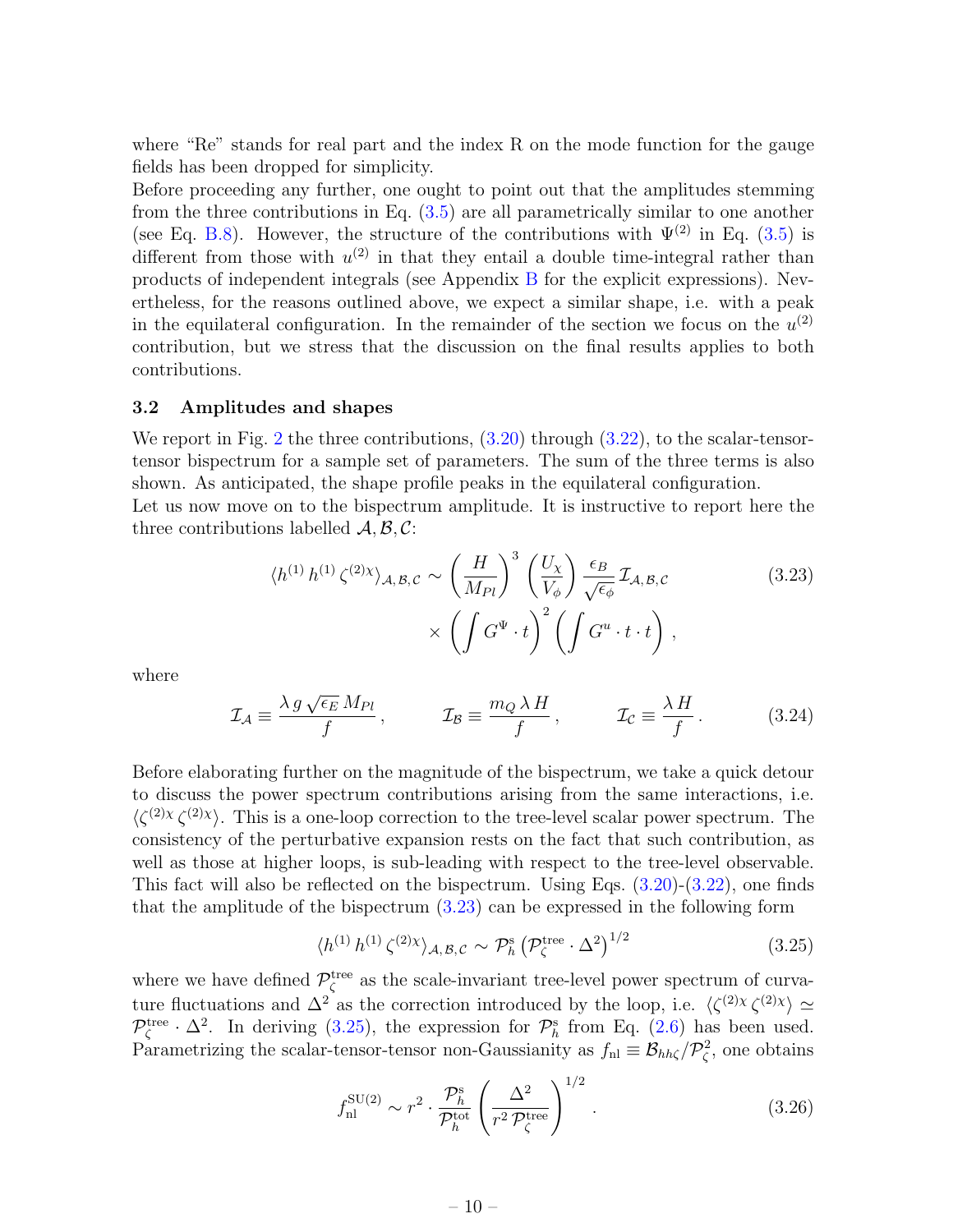

<span id="page-11-0"></span>**Figure 2.** Plot of the contributions to  $(pqk)^2 \mathcal{B}_{hh\zeta}$  arising from the A, B and C terms in Eq. [\(3.23\)](#page-10-1) (upper panels and lower left panel), and plot of the total  $(pqk)^2 \mathcal{B}_{hh\zeta}$  (lower right panel). The following set of parameters has been chosen in generating the plots above:  $m_Q = 3.45, \ \epsilon_B = 3 \times 10^{-5}, \ \epsilon_{\phi} = 3 \times 10^{-3}, \ \epsilon_{\chi} = 3 \times 10^{-8}, \ f = 10^{-2} M_{Pl}, \ g = 10^{-2}.$  We considered these particular values for the parameters for the sake of comparison with the existing literature. However, for a parameter region that has been filtered through the lenses of perturbativity bounds see Section [3.2](#page-10-0) and Appendix [C.](#page-16-0) Naturally, we expect that the shape, unlike the amplitude, does not depend on the choice of these parameters.

One may verify that, for  $\Delta^2 < 10^{-5/3}$ , the parameter space of the model supports a one-loop contribution to the scalar power spectrum that is subdominant with respect to the tree-level contribution. Under the same condition, the scalar non-Gaussianity arising from these interactions remains below the upper bounds from Planck for the amplitude associated with the equilateral template and a sizable  $\mathcal{P}_h^s \geq \mathcal{P}_h^{\text{vacuum}}$  is allowed (see Appendix [C](#page-16-0) for more details).

It is useful at this stage to compare the result in [\(3.26\)](#page-10-3) to the scalar-tensor-tensor non-Gaussianity in standard single field inflation. From [\[35\]](#page-20-14), and using the above definition for  $f_{\rm nl}$ , one finds  $f_{\rm nl}^{\rm standard} \sim r^2$ . On the other hand, the parameter space of the model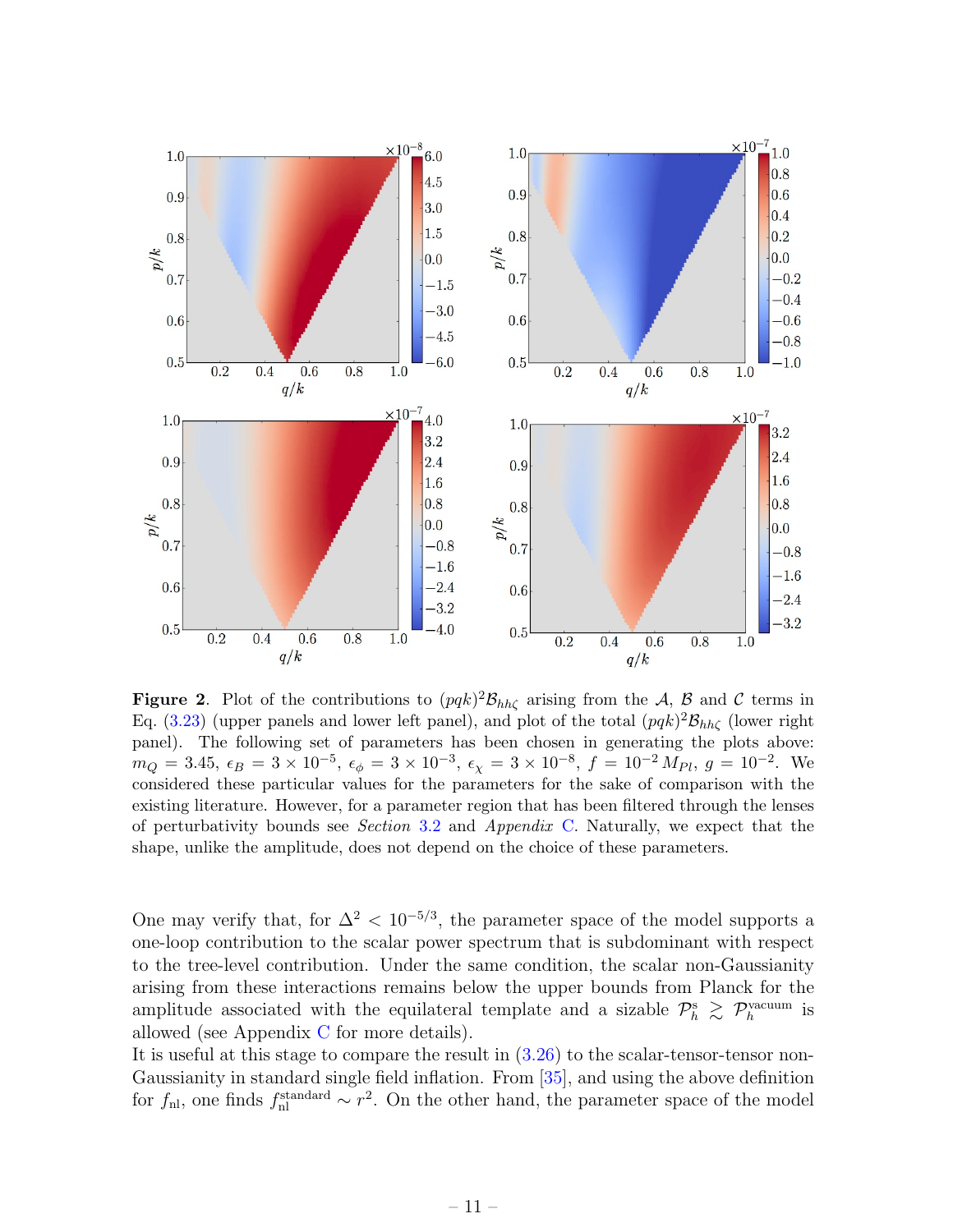

<span id="page-12-2"></span>**Figure 3.** Same as Fig. [2,](#page-11-0) except for choosing as variables  $k/q$  and  $p/q$  (scalar fluctuation and one of the tensor fluctuation modes respectively).

we have been studying allows for a bispectrum as large as

<span id="page-12-0"></span>
$$
f_{\rm nl}^{\rm gauge} \sim \frac{10^3}{r} f_{\rm nl}^{\rm standard} \,. \tag{3.27}
$$

In deriving [\(3.27\)](#page-12-0), which represents the maximum tensor-tensor-scalar amplitude the model allows, we have maximized the right-hand-side of Eq. [\(3.26\)](#page-10-3) by setting  $\mathcal{P}_h^s \simeq$  $\mathcal{P}_h^{\text{tot}}$ , i.e. considering a tensor power spectrum dominated by the sourced contribu-tion, and taking the upper limit allowed by the bounds on the scalar bispectrum<sup>[9](#page-12-1)</sup>, i.e.  $\Delta^2 = 10^{-5/3}$ . Using the results of Appendix [C,](#page-16-0) one can verify that these conditions are easily satisfied by taking, for instance,  $m_Q \simeq 2$  and  $\epsilon_B \simeq (a \text{ few})\epsilon_\chi = 7 \times 10^{-3}$ .

The perturbativity bound notwithstanding, the scalar-tensor-tensor non-Gaussianity from SU(2) gauge fields shows a remarkable enhancement with respect to the standard

<span id="page-12-1"></span><sup>&</sup>lt;sup>9</sup>Notice that Eq.  $(3.26)$  was been derived under the assumption that the scalar power spectrum is dominated by its tree-level contribution. This is entirely compatible with the chosen value of  $\Delta^2$  (see also Appendix [A](#page-15-0) for more details).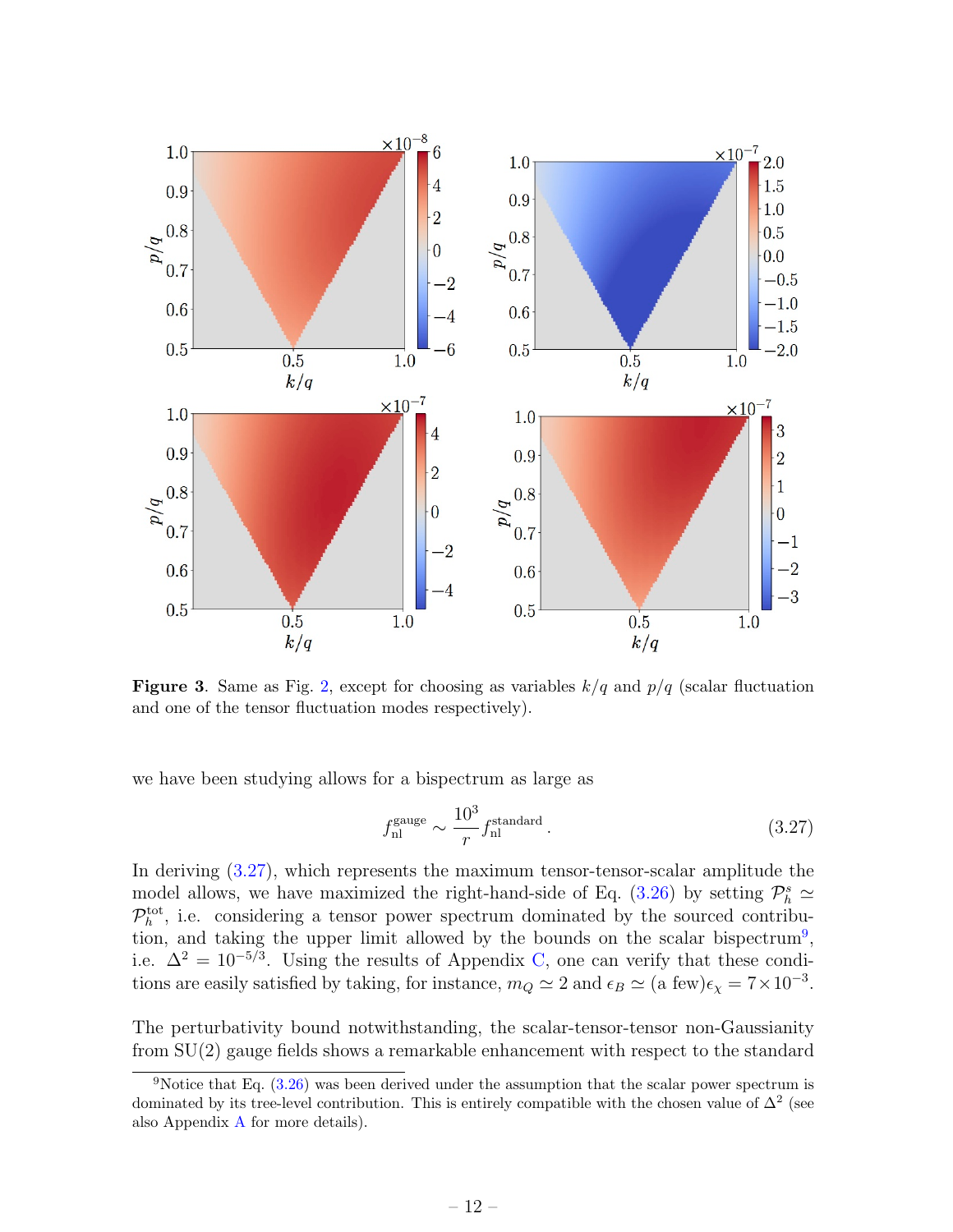result.

#### <span id="page-13-0"></span>3.3 Tensor-scalar-scalar bispectrum

For the sake of completeness, we provide below an estimate of the  $SU(2)$  contribution to the tensor-scalar-scalar (tss) three-point function of the model. We leave a more thorough treatment to future work. There are two relevant diagrams contributing to the tss bispectrum that originate from the Chern-Simons interaction and from metric tensor-gauge field interactions:



<span id="page-13-1"></span>**Figure 4.** Black dotted lines stand for propagators of the metric tensor perturbation  $h$ ; red lines represent the gauge field tensor perturbation  $t$ ; the solid black line indicates the curvature perturbation,  $\zeta^{\chi}$ . The green vertex stems from the Chern-Simons contribution to the  $\delta \chi t^2$  interaction, the yellow vertex from the quadratic Lagrangian in ht (usual caveats apply), the blue and the red vertices from the cubic Lagrangian respectively in  $h t^2$  and  $t^3$ .

Let us call (a) the diagram on the left and (b) the one of the right of Fig. [4.](#page-13-1) We report below the estimate for the corresponding amplitudes:

<span id="page-13-2"></span>
$$
\mathcal{B}_{h\zeta\zeta}^{(a)} \approx \mathcal{P}_{\zeta}^{\text{1loop}} c^{(ii)} \left(\frac{H}{M_{Pl}}\right) (t \cdot t) \simeq \mathcal{P}_{\zeta}^{\text{1loop}} m_Q \left(\frac{H}{M_{Pl}}\right)^2 (t \cdot t) \simeq \mathcal{P}_{\zeta}^{\text{1loop}} \mathcal{P}_{h}^{\text{s}} \frac{m_Q}{\epsilon_B},
$$
\n(3.28)

<span id="page-13-3"></span>
$$
\mathcal{B}_{h\zeta\zeta}^{(b)} \approx \mathcal{P}_{\zeta}^{\text{1loop}} \left(\mathcal{P}_{h}^{\text{s}}\right)^{1/2} c^{(i)} \left(t \cdot t \cdot t\right) \simeq \mathcal{P}_{\zeta}^{\text{1loop}} \left(\mathcal{P}_{h}^{\text{s}}\right)^{1/2} \frac{m_{Q}^{2}}{\sqrt{\epsilon_{B}}} \left(\frac{H}{M_{Pl}}\right) \left(t \cdot t \cdot t\right)
$$
\n
$$
\simeq \mathcal{P}_{\zeta}^{\text{1loop}} \mathcal{P}_{h}^{\text{s}} m_{Q} \frac{m_{Q}}{\epsilon_{B}} \left(t \cdot t\right), \qquad (3.29)
$$

where the coefficients  $c^{(i)}$  and  $c^{(ii)}$  are the coupling constants characterizing the cubic Lagrangian for tensor fluctuations (see Eqs.  $(5)-(7)$  of  $[23]$ ). In Eqs.  $(3.28)-(3.29)$  $(3.28)-(3.29)$  $(3.28)-(3.29)$  we also used the fact that the SU(2)-sourced tensor power spectrum,  $P_h^s$ , is proportional to two (integrated) t mode-functions.

Introducing  $f_{\text{nl}} \equiv \mathcal{B}_{h\zeta\zeta}/(\mathcal{P}_{\zeta})^2$ , one finds

<span id="page-13-4"></span>
$$
f_{\rm nl}^{(a)} \sim r \left(\frac{\mathcal{P}_h^{\rm s}}{\mathcal{P}_h^{\rm total}}\right) \frac{\Delta^2 m_Q}{\epsilon_B},\tag{3.30}
$$

$$
f_{\rm nl}^{(b)} \sim r \left(\frac{\mathcal{P}_h^{\rm s}}{\mathcal{P}_h^{\rm total}}\right) \frac{\Delta^2 m_Q^2 \left(t \cdot t\right)}{\epsilon_B},\tag{3.31}
$$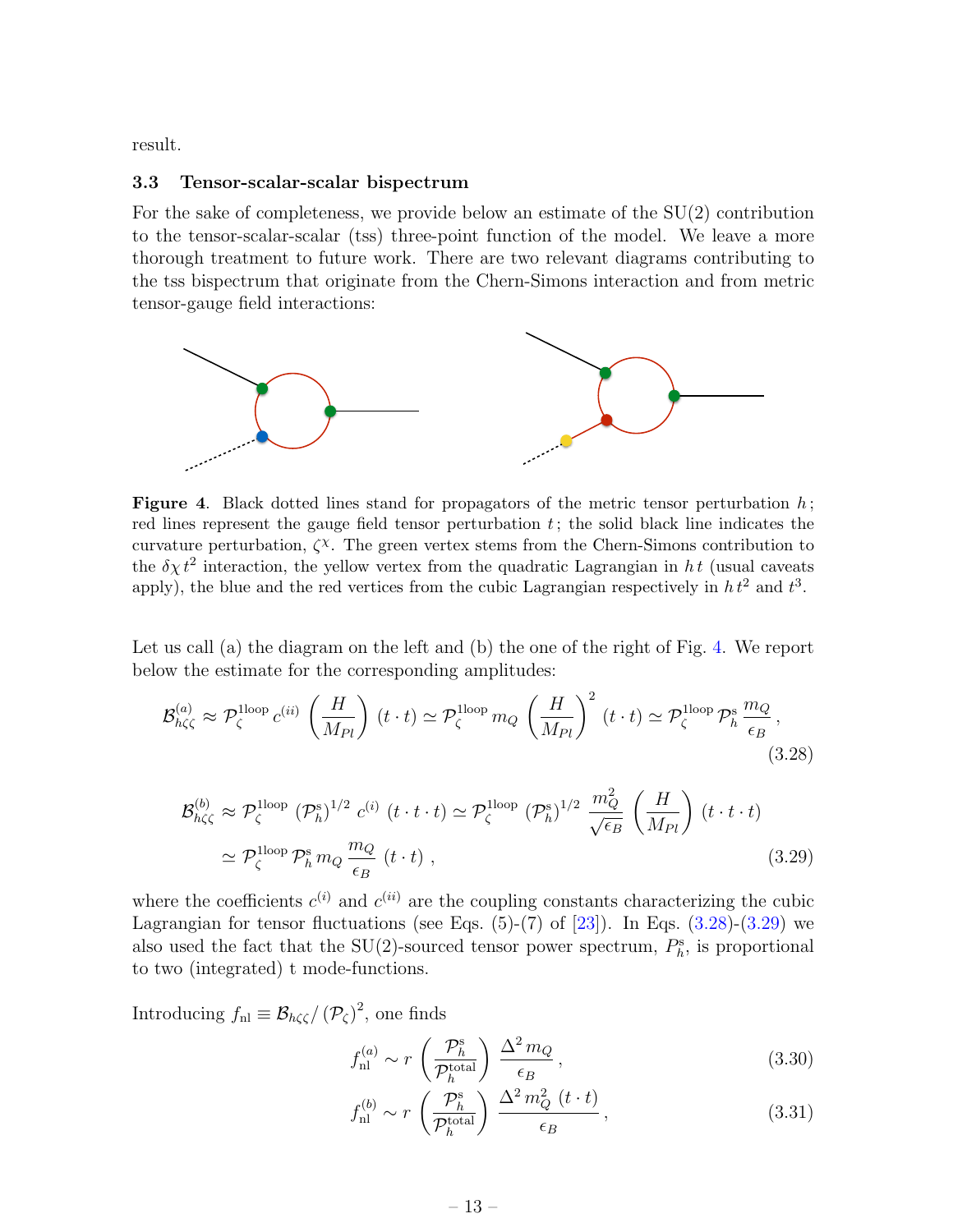where  $\mathcal{P}_{\zeta}^{\text{1loop}} \equiv \mathcal{P}_{\zeta}^{\text{tree}} \Delta^2$ . The amplitude above are to be compared with the result from standard single field inflation [\[35\]](#page-20-14)

$$
f_{\rm nl}^{\rm standard} \approx r \,. \tag{3.32}
$$

Taking the limiting values  $\Delta^2 = 10^{-5/3}$ ,  $\mathcal{P}_h^s = \mathcal{P}_h^{\text{total}}$  and setting  $(t \cdot t) \sim e^{3.6 m_Q}$ , the amplitudes in Eqs.  $(3.30)-(3.31)$  $(3.30)-(3.31)$  $(3.30)-(3.31)$  become

$$
f_{\rm nl}^{(a)} \sim 10^{-2} \, r \cdot \frac{m_Q}{\epsilon_B} \approx 100 \cdot r \,, \tag{3.33}
$$

$$
f_{\rm nl}^{(b)} \sim 10^{-2} \, r \cdot \frac{m_Q^2 \, e^{3.6 \, m_Q}}{\epsilon_B} \approx 10^7 \cdot r \,, \tag{3.34}
$$

where in the last step the sample values  $m_Q = 3$ ,  $\epsilon_B = 10^{-4}$  have been used to provide a concrete comparison with the standard case. We pause here to stress that, unlike for the scalar-tensor-tensor bispectrum, the results in this subsection are to be considered estimates and need to be confirmed by a full calculation. Since this observable is not the main focus of the paper, we leave a more thorough analysis to future work.

# <span id="page-14-0"></span>4 Conclusions

The model studied here belongs to an important class of theories characterized by a sourced gravitational waves signal in excess of tensor vacuum fluctuations. The analysis of the dynamics and the signatures of similar set-ups represents a cautionary tale against the temptation to immediately read off the inflationary energy scale directly from the value of the tensor-to-scalar ratio. The distinctive signatures of the  $SU(2)$ equipped model [\[19\]](#page-20-0) includes a blue or otherwise bumpy chiral gravitational waves power spectrum to a level accessible by upcoming observations [\[19,](#page-20-0) [22\]](#page-20-3), along with enhanced tensor non-Gaussianity [\[23\]](#page-20-4). Mixed tensor-scalar non-Gaussianities are just as important. These provide additional predictive power, which is crucial to help constrain the model parameters.

In this paper we derive predictions for the scalar-tensor-tensor bispectrum and focus in particular on the effects of the axion-SU(2) fields coupling. We find that the three-point function is significantly enhanced with respect to its counterpart in the minimal inflationary scenario. Our focus has been on the impact on observables of a controlled growth in the gauge tensor modes near horizon crossing. Given that this dynamics is essentially localized at the horizon, the resulting shape function is expected to peak in the equilateral configuration. This is indeed the outcome of our analysis, as shown in Figs. $(2-3)$  $(2-3)$ .

The work presented here can be extended in a number of directions. It would be important to generate forecasts detailing the constraining power that upcoming experiments will have on mixed non-Gaussianity. A full analysis of the shape function also entails the comparison with existing templates in order to help distinguish this class of models from other scenarios.

Our results call for detailed studies of the scalar sector of the theory resulting from the choice of a specific inflaton Lagrangian,  $\mathcal{L}_{\phi}$ . Perhaps most importantly, for a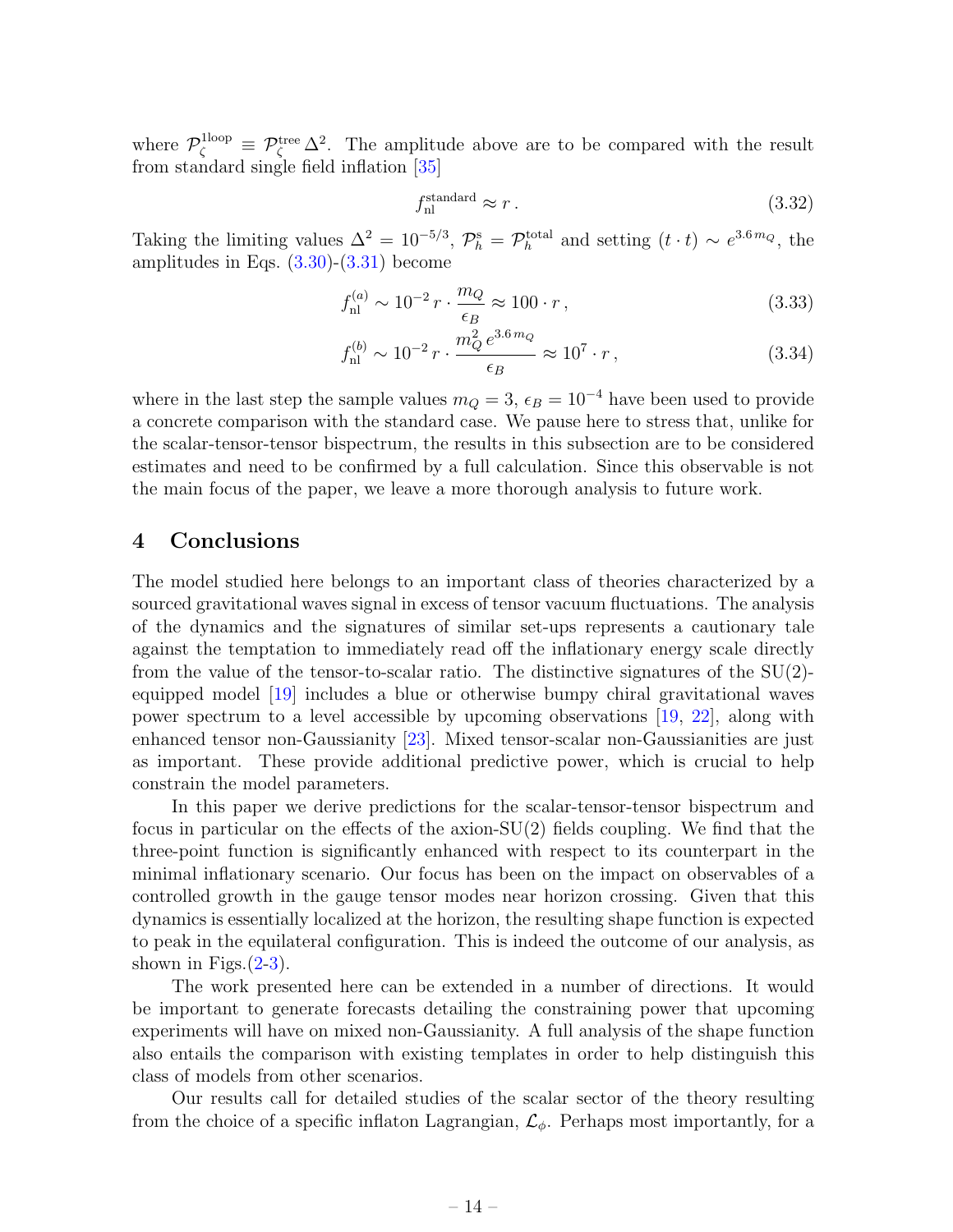complete characterization of this and similar models it is essential to study the postinflationary evolution of the axion and the gauge fields.

# Acknowledgments

ED and MF are delighted to thank E. Komatsu for illuminating conversations and kind encouragement. ED would like to thank the Perimeter Institute for Theoretical Physics (Canada) for hospitality and support whilst this work was in progress. ED is supported in part by DOE grant DE-SC0009946. HA, MF, KK and DW are supported by STFC grant ST/N000668/1. RJH is supported by UK Science and Technology Facilities Council grant ST/N5044245. The work of KK has received funding from the European Research Council (ERC) under the European Union's Horizon 2020 research and innovation programme (grant agreement No.646702 "CosTesGrav").

## <span id="page-15-0"></span>A Derivation of the second-order equation of motion for u

The equation of motion in real space, considering only the relevant source term, reads

$$
u'' + \left(a^2 m_\chi^2 - \partial^2 - \frac{a''}{a}\right)u = \frac{\lambda}{2f} \left[\frac{d}{dt} \left(g \, a \, Q \, t_{ij}^2\right) + 2 \, \frac{d t_{ia}}{dt} \, \epsilon^{0ijk} \partial_j t_{ka}\right],\tag{A.1}
$$

where  $\partial^2 \equiv \delta^{ij} \partial_i \partial_j$ ,  $m_\chi^2 \equiv d^2 U/d\chi^2|_{\chi = \bar{\chi}}$  and  $\ell \equiv d/d\tau$ .

In momentum space one finds

$$
u''_{\mathbf{k}} + \left( a^2 m_{\chi}^2 + k^2 - \frac{a''}{a} \right) u_{\mathbf{k}} = \frac{\lambda}{2f} \int \frac{d^3 k_2}{(2\pi)^3} \sum_{\lambda_1 \lambda_2} \left\{ e_{ij}^{\lambda_1}(\hat{k}_1) e_{ij}^{\lambda_2}(\hat{k}_2) \left[ \frac{d}{dt} \left( g \, a \, Q \, t_{\mathbf{k}_1}^{\lambda_1} t_{\mathbf{k}_2}^{\lambda_2} \right) \right] \right. \\ \left. + e_{ia}^{\lambda_1}(\hat{k}_1) e_{ka}^{\lambda_2}(\hat{k}_2) \, 2 \, \epsilon^{0ijk} \, i \, k_{2j} \, \frac{d t_{\mathbf{k}_1}^{\lambda_1}}{dt} \, t_{\mathbf{k}_2}^{\lambda_2} \right\}, \tag{A.2}
$$

where  $\mathbf{k_1} \equiv \mathbf{k} - \mathbf{k_2}$ . Using the relation  $i \epsilon^{ijk} k_i e_{j\ell}^{\lambda} = \pm k e_{k\ell}^{\lambda}$ , where  $+$  is for  $\lambda = L$  and − is for  $\lambda = R$ , and the definitions for  $\epsilon_E$  and  $m_Q$ , one arrives at Eq. [\(3.17\)](#page-9-0).

# <span id="page-15-1"></span> $\mathrm{\mathbf{B}} \quad \langle \Psi^{(2)} \Psi^{(1)} u^{(1)} \rangle \,\, \text{computation}$

We present here our derivation of the contribution from  $\langle \Psi_{\mathbf{q}}^{(2)} \Psi_{\mathbf{p}}^{(1)} u_{\mathbf{k}}^{(1)} \rangle$  $\langle \mathbf{k} \rangle$  to the scalartensor-tensor correlation:

$$
\langle h_{\mathbf{q}}^{(2)}(\tau)h_{\mathbf{p}}^{(1)}(\tau)\zeta_{\mathbf{k}}^{(1)\chi}(\tau)\rangle = -\frac{4}{a^3(\tau)M_{Pl}^2} \left(\frac{U_{\chi}}{V_{\phi}}\right) \left(\frac{H}{\dot{\phi}}\right) \langle \Psi_{\mathbf{q}}^{(2)}(\tau)\Psi_{\mathbf{p}}^{(1)}(\tau)u_{\mathbf{k}}^{(1)}(\tau)\rangle, \tag{B.1}
$$

where

<span id="page-15-2"></span>
$$
\Psi_{\mathbf{p}}^{(1)}(\tau) = \int_{-\infty}^{0} d\tau' \mathcal{G}_{p}^{(\Psi)}(\tau, \tau') D_{p}(\tau') t_{p}^{(1)}(\tau'), \qquad (B.2)
$$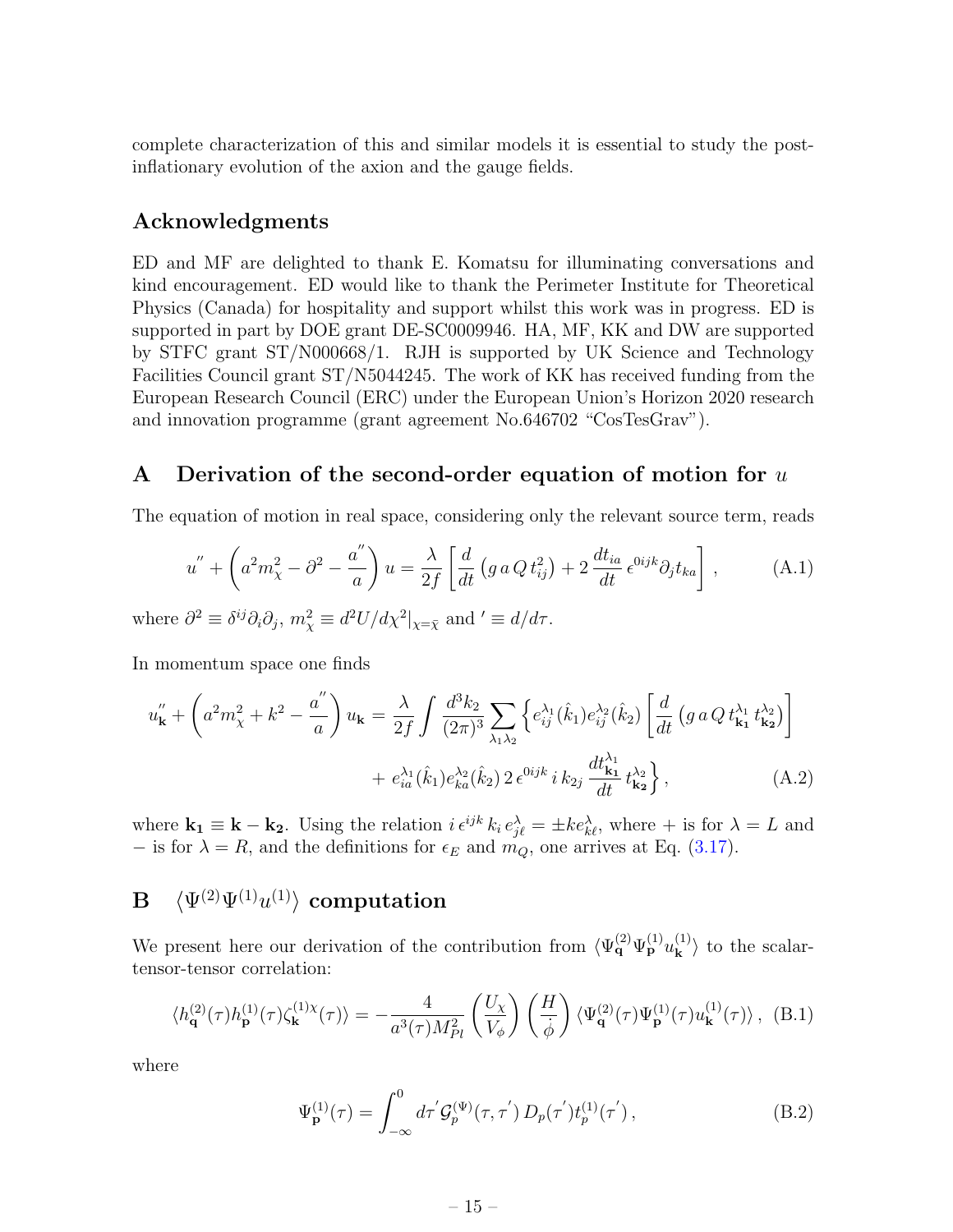and

$$
u_{\mathbf{k}}^{(1)}(\tau) = a_{\mathbf{k}} u_k(\tau) + a_{\mathbf{k}}^{\dagger} u_k^*(\tau), \qquad u_k(\tau) = -\frac{1}{\sqrt{2 k^3} \tau} (1 + ik\tau) e^{-ik\tau}.
$$
 (B.3)

The metric fluctuation to second order reads

<span id="page-16-2"></span>
$$
\Psi_{\mathbf{q}}^{(2)}(\tau) = \int d\tau' \mathcal{G}_q^{\Psi}(\tau, \tau') D_q(\tau') t_p^{(2)}(\tau'), \qquad (B.4)
$$

where

<span id="page-16-3"></span>
$$
t_{\mathbf{q}}^{(2)}(\tau') = \int_{-\infty}^{\tau'} d\tau'' \mathcal{G}_q^t(\tau', \tau'') \mathcal{J}_{\mathbf{q}}^{(t)}(\tau''),
$$
 (B.5)

and  $\mathcal{G}_q^t$  is the Green's function for the gauge field tensor fluctuations.  $\mathcal{J}_q^{(t)}$  is the source term appearing in the second-order equation of motion for the gauge field, specifically the one due to the  $\delta \chi \cdot t \cdot t$  Chern-Simons interaction:

$$
t''_{\mathbf{q}} + \left[k^2 + \frac{2}{\tau^2} \left(1 + m_Q^2 + k\tau \left(2m_Q + m_Q^{-1}\right)\right)\right] t_{\mathbf{q}} = \mathcal{J}_{\mathbf{q}}^{(t)},\tag{B.6}
$$

where  $\prime$  indicates the derivative w.r.t. conformal time  $\tau$  and

<span id="page-16-4"></span>
$$
\mathcal{J}_{\mathbf{q}}^{(t)} \equiv -\frac{\lambda}{f} \epsilon_{\alpha\beta}^{R}(-\hat{q}) \int \frac{d^3 k_1}{(2\pi)^3} \sum_{\lambda=L,R} \epsilon_{\alpha\beta}^{\lambda}(\hat{k}_1) \left[ \left( \frac{gQ}{H\tau} \pm k_1 \right) t_{\mathbf{k}_1}^{\lambda} \delta \chi_{\mathbf{k}_2}^{\prime} + (q \pm k_1) t_{\mathbf{k}_1}^{\lambda^{\prime}} \delta \chi_{\mathbf{k}_2} \right].
$$
\n(B.7)

Here  $\mathbf{k}_2 = \mathbf{q} - \mathbf{k}_1$  and  $\pm$  correspond, respectively, to  $\lambda = L$ , R. After performing the Wick contractions, one arrives at (for one permutation)

<span id="page-16-1"></span>
$$
\langle \hat{\Psi}_{\mathbf{q}}^{(2)}(\tau) \hat{\Psi}_{\mathbf{p}}^{(1)}(\tau) \delta \hat{\chi}_{\mathbf{k}}^{(1)}(\tau) \rangle = (2\pi)^{3} \delta^{(3)}(\mathbf{q} + \mathbf{p} + \mathbf{k}) \left( -\frac{\lambda}{f} \right)
$$
  
 
$$
\times \int_{-\infty}^{\tau} d\tau_{1} \mathcal{G}_{q}^{\Psi}(\tau, \tau_{1}) D_{q}(\tau_{1}) \int_{-\infty}^{\tau_{1}} d\tau_{2} \mathcal{G}_{q}^{t}(\tau_{1}, \tau_{2})
$$
  
 
$$
\times a(\tau) \left[ \frac{(p+q)^{2} - k^{2}}{4pq} \right]^{2} \int_{-\infty}^{\tau} d\tau_{3} \mathcal{G}_{p}^{\Psi}(\tau, \tau_{3}) D_{p}(\tau_{3})
$$
  
 
$$
\times \left[ \left( \frac{gQ}{H\tau_{2}} - p \right) \delta \chi_{k}^{\prime}(\tau_{2}) \delta \chi_{k}^{*}(\tau) t_{p}^{R}(\tau_{2}) t_{p}^{R*}(\tau_{3}) + (q-p) \delta \chi_{k}(\tau_{2}) \delta \chi_{k}^{*}(\tau) t_{p}^{R*}(\tau_{3}) \right]. \tag{B.8}
$$

# <span id="page-16-0"></span>C Bounds from perturbativity and from scalar non-Gaussianity

We estimate here the one-loop power spectrum arising from the same interactions contributing to the tensor-tensor-scalar bispectrum analyzed in this paper: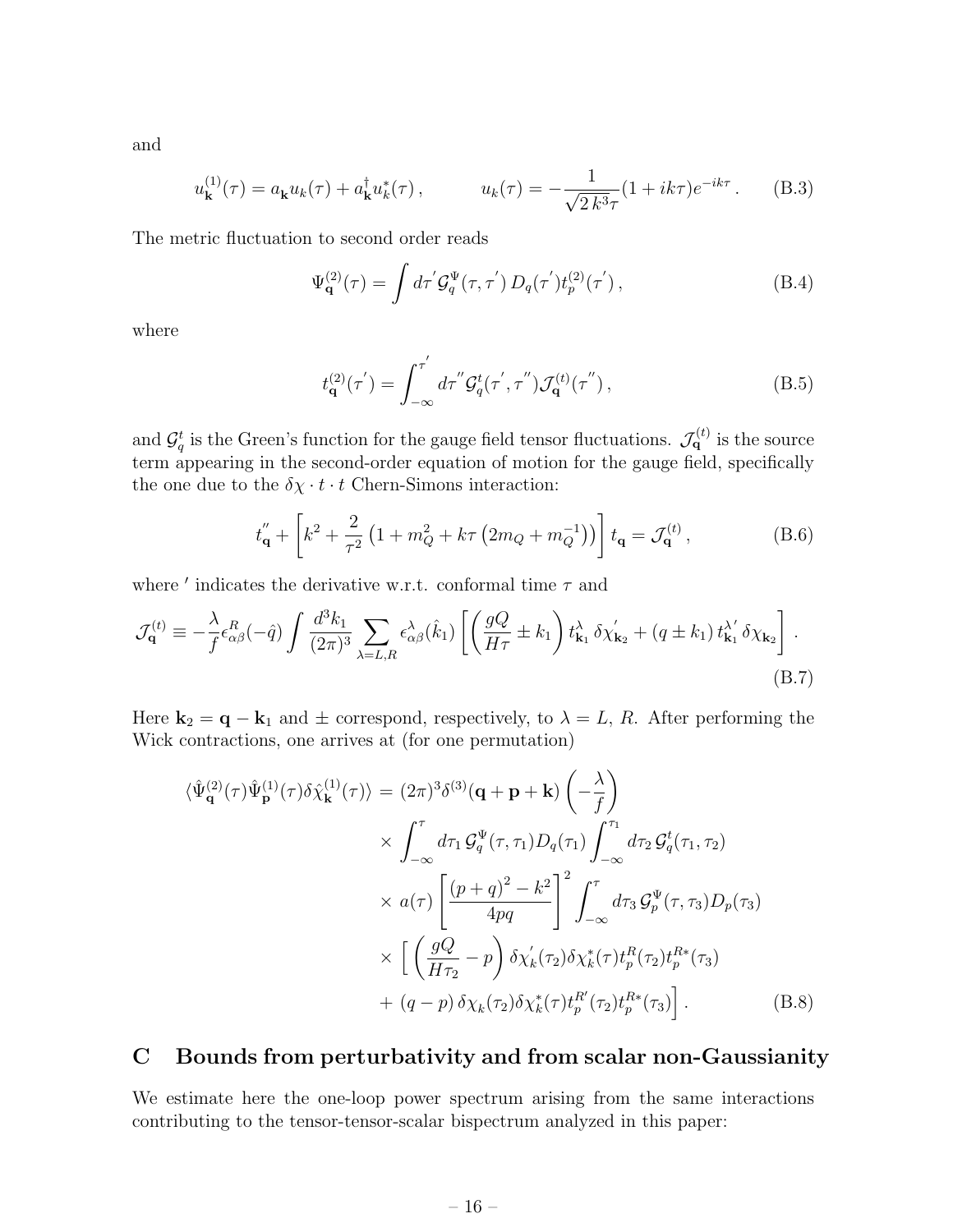

**Figure 5.** Diagrammatic representation of  $P_{\zeta}^{\text{1loop}}$  $\zeta^{\text{1loop}}$  arising from the Chern-Simons interaction. Red lines represent the gauge field tensor perturbation,  $t$ , solid black lines represents the curvature perturbation,  $\zeta$ . The green vertex arises from the Chern-Simons contribution to  $\delta \chi \cdot t \cdot t$ .

One finds (schematically)

<span id="page-17-0"></span>
$$
\mathcal{P}_{\zeta}^{\text{1loop}} \simeq \left(\frac{H}{\sqrt{\epsilon_{\phi}} M_{Pl}}\right)^2 \left(\frac{U_{\chi}}{V_{\phi}}\right)^2 \left(\mathcal{I}_{\mathcal{A}} + \mathcal{I}_{\mathcal{B}} + \mathcal{I}_{\mathcal{C}}\right)^2 \left(\int G^u \cdot t \cdot t\right)^2, \tag{C.1}
$$

where  $\mathcal{I}_{A,B,C}$  were introduced in Eqs. [\(3.24\)](#page-10-4) and we defined  $\langle \zeta_{\mathbf{k}}^{(2)} \rangle$  $\langle \mathbf{k}^{(2)} \times \mathbf{k}^{(2)} \rangle \simeq (2\pi)^3 \delta^{(3)}(\mathbf{k}+$  ${\bf q}) (k^3/2\pi^2) {\cal P}_\zeta^{\rm 1loop}$  $\zeta^{1\text{loop}}(k)$ . Let us now take a closer look at the parameters in the model to put  $(C.1)$  in a more explicit form. To this aim, we will make use of Eqs.  $(2.2)-(2.3)$  $(2.2)-(2.3)$  $(2.2)-(2.3)$ , which we report below

<span id="page-17-1"></span>
$$
Q = \left(\frac{-f U_{\chi}}{3g\lambda H}\right)^{1/3}, \qquad \frac{\lambda}{2fH}\dot{\chi} \simeq m_Q + \frac{1}{m_Q}.
$$
 (C.2)

We also remind the reader that  $m_Q \equiv g Q/H$ . In the slow-roll regime for  $Q$ , one finds  $\epsilon_E \approx \epsilon_B/m_Q^2$ . From [\(C.2\)](#page-17-1) and from the definition of the slow-roll parameters (see Sec. [2\)](#page-3-0) it follows that  $(\lambda M_{Pl}/f)^2 = (m_Q + m_Q^{-1})^2/\epsilon_{\chi}$ . One also finds  $g = (m_Q^2 H)/(\sqrt{\epsilon_B} M_{Pl})$ . From the field equations, assuming a standard background equation of motion for the inflaton, one also has

$$
\frac{U_{\chi}}{V_{\phi}} \approx \frac{\lambda \, M_{Pl}}{f} \sqrt{\frac{\epsilon_E \epsilon_B}{\epsilon_{\phi}}} \,. \tag{C.3}
$$

Equipped with all of the above, one finds  $\mathcal{P}_{\zeta}^{\text{1loop}} \approx \mathcal{P}_{\zeta}^{\text{tree}} \cdot \Delta^2$  where, schematically, we define  $\Delta^2 = (\Delta_{\mathcal{A}} + \Delta_{\mathcal{B}} + \Delta_{\mathcal{C}})^2$ , with

$$
\Delta_i \approx 10^4 \cdot e^{3.6 m_Q} \cdot \frac{\epsilon_B}{\epsilon_\chi \epsilon_\phi} \left( m_Q + m_Q^{-1} \right)^2 \left( \frac{H}{M_{Pl}} \right)^2 \times \begin{cases} 1, & i = \mathcal{A}, B \\ m_Q^{-1}, & i = \mathcal{C} \end{cases}
$$
 (C.4)

It is straightforward to verify that the bound from scalar non-Gaussianity, i.e. from  $\langle \zeta_{\mathbf{k}}^{(2)} \rangle$  $\chi_{\bf k}^{(2)\chi} \zeta_{\bf q}^{(2)\chi} \zeta_{\bf p}^{(2)\chi} \rangle \propto (\mathcal{P}_\zeta^{\rm 1loop})$  $(\zeta^{1\text{loop}})^{3/2}$ , is given by  $\Delta^2 \lesssim 10^{-5/3}$ . In deriving the latter bound we considered current Planck constraints on equilateral non-Gaussianity. The saturation of this bound, which is slightly more stringent than the perturbativity bound on the power spectrum, corresponds to the amplitude reported in Eq. [\(3.27\)](#page-12-0).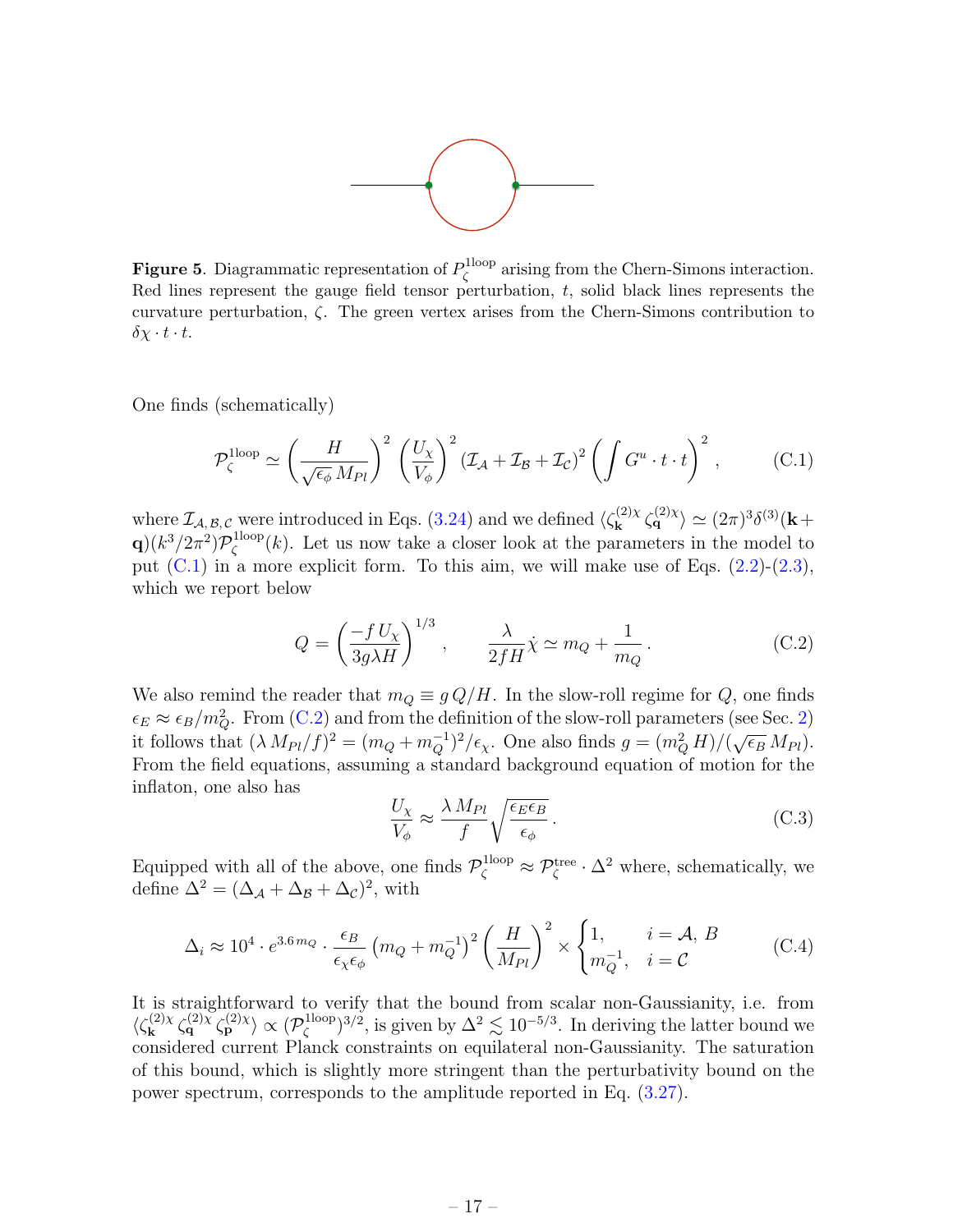One can easily verify that the perturbativity bound from the tensor power spectrum are weaker than those from scalars. Using Eqs.  $(B.4)$ - $(B.5)$  and  $(B.7)$ , and the aforementioned bounds from scalar non-Gaussianity, one arrives at

<span id="page-18-8"></span>
$$
\frac{\langle h^{(2)}h^{(2)}\rangle}{\langle h^{(1)}h^{(1)}\rangle} \lesssim 10^{-1} \left(\frac{\epsilon_{\phi}\epsilon_{\chi}}{\epsilon_{B}^{2}}\right) ,\qquad (C.5)
$$

where  $\langle h^{(2)}h^{(2)} \rangle \sim (1/M_{\rm Pl}^2) \langle \Psi^{(2)}\Psi^{(2)} \rangle$  and  $\langle h^{(1)}h^{(1)} \rangle$  is the sourced tree-level tensor power spectrum from Eq. [\(2.6\)](#page-4-1). Given the aforementioned hierarchy among the slowroll parameters in  $(C.5)$ , the sourced one-loop power spectrum is a few orders of magnitude smaller than the tree-level one.

#### References

- <span id="page-18-0"></span>[1] A. H. Guth, [\[Phys. Rev. D](http://inspirehep.net/record/154280) 23, 347 (1981)]; D. H. Lyth and A. Riotto, Phys. Rept. 314, 1 (1999) [\[hep-ph/9807278\]](https://arxiv.org/abs/hep-ph/9807278); A. Riotto, ICTP Lect. Notes Ser. 14, 317 (2003) [\[hep-ph/0210162\]](https://arxiv.org/abs/hep-ph/0210162); W. H. Kinney, NATO Sci. Ser. II 123, 189 (2003) [\[astro-ph/0301448\]](https://arxiv.org/abs/astro-ph/0301448); D. Wands, Lect. Notes Phys. 738, 275 (2008) [\[arXiv:0702187\]](https://arxiv.org/abs/astro-ph/0702187); D. Baumann, [\[arXiv:0907.5424\]](https://arxiv.org/abs/0907.5424).
- <span id="page-18-1"></span>[2] P. A. R. Ade et al. [Planck Collaboration], Astron. Astrophys. 571, A22 (2014) [\[arXiv:1303.5082\]](https://arxiv.org/abs/1303.5082); P. A. R. Ade et al. [Planck Collaboration], Astron. Astrophys. 571, A24 (2014) [\[arXiv:1303.5084\]](https://arxiv.org/abs/1303.5084); P. A. R. Ade et al. [Planck Collaboration], Astron. Astrophys. 594, A17 (2016) [[1502.01592](http://arxiv.org/abs/1502.01592)]; P. A. R. Ade et al. [Planck Collaboration], Astron. Astrophys. 594, A20 (2016) [[1502.02114](http://arxiv.org/abs/1502.02114)].
- <span id="page-18-2"></span>[3] D. Jeong and M. Kamionkowski, Phys. Rev. Lett. **108**, 251301 (2012) [[arXiv:1203.0302](http://arxiv.org/abs/1203.0302)]; V. Assassi, D. Baumann and D. Green, JCAP 1211, 047 (2012) [\[arXiv:1204.4207\]](https://arxiv.org/abs/1204.4207); L. Dai, D. Jeong and M. Kamionkowski, Phys. Rev. D 87, no. 10, 103006 (2013) [[arXiv:1302.1868](http://arxiv.org/abs/1302.1868)]; L. Dai, D. Jeong and M. Kamionkowski, Phys. Rev. D 88, no. 4, 043507 (2013) [[arXiv:1306.3985](http://arxiv.org/abs/1306.3985)]; S. Brahma, E. Nelson and S. Shandera, Phys. Rev. D 89, no. 2, 023507 (2014) [[arXiv:1310.0471](http://arxiv.org/abs/1310.0471)]; E. Dimastrogiovanni, M. Fasiello, D. Jeong and M. Kamionkowski, JCAP 1412, 050 (2014) [[arXiv:1407.8204](http://arxiv.org/abs/1407.8204)]; E. Dimastrogiovanni, M. Fasiello and M. Kamionkowski, JCAP 1602, 017 (2016) [[arXiv:1504.05993](http://arxiv.org/abs/1504.05993)]; R. Emami and H. Firouzjahi, JCAP 1510, no. 10, 043 (2015) [[arXiv:1506.00958](http://arxiv.org/abs/1506.00958)]; X. Chen and Y. Wang, Phys. Rev. D 81, 063511 (2010) [\[arXiv:0909.0496\]](http://arxiv.org/abs/0909.0496); X. Chen and Y. Wang, JCAP 1004, 027 (2010) [arXiv:0911.3380 [hep-th]]. [\[arXiv:0911.3380\]](http://arxiv.org/abs/0911.3380); H. Lee, D. Baumann and G. L. Pimentel, JHEP 1612 (2016) 040 [\[arXiv:1607.03735\]](http://arxiv.org/abs/1607.03735); M. Biagetti, E. Dimastrogiovanni and M. Fasiello, JCAP 1710, no. 10, 038 (2017) [\[arXiv:1708.01587\]](https://arxiv.org/abs/1708.01587); E. Dimastrogiovanni, M. Fasiello and G. Tasinato, [\[arXiv:1806.00850\]](https://arxiv.org/abs/1806.00850).
- <span id="page-18-3"></span>[4] N. Arkani-Hamed and J. Maldacena, [[arXiv:1503.08043](http://arxiv.org/abs/1503.08043)].
- <span id="page-18-4"></span>[5] K. Freese, J. A. Frieman and A. V. Olinto, [[Phys. Rev. Lett.](http://inspirehep.net/record/299254) **65**, 3233 (1990)]; K. Freese and W. H. Kinney, Phys. Rev. D 70, 083512 (2004) [[hep-ph/0404012](http://arxiv.org/abs/hep-ph/0404012)]; K. Freese and W. H. Kinney, JCAP 1503, 044 (2015) [[arXiv:1403.5277](http://arxiv.org/abs/1403.5277)].
- <span id="page-18-5"></span>[6] E. Pajer and M. Peloso, Class. Quant. Grav. 30, 214002 (2013) [[arXiv:1305.3557](http://arxiv.org/abs/1305.3557)].
- <span id="page-18-6"></span>[7] R. Kallosh, A. D. Linde, D. A. Linde and L. Susskind, Phys. Rev. D 52, 912 (1995) [[hep-th/9502069](http://arxiv.org/abs/hep-th/9502069)]; T. Banks, M. Dine, P. J. Fox and E. Gorbatov, JCAP 0306, 001 (2003) [[hep-th/0303252](http://arxiv.org/abs/hep-th/0303252)].
- <span id="page-18-7"></span>[8] J. E. Kim, H. P. Nilles and M. Peloso, JCAP 0501, 005 (2005) [[hep-ph/0409138](http://arxiv.org/abs/hep-ph/0409138)]; S. Dimopoulos, S. Kachru, J. McGreevy and J. G. Wacker, JCAP 0808, 003 (2008) [[hep-th/0507205](https://arxiv.org/abs/hep-th/0507205)]; R. Kallosh, N. Sivanandam and M. Soroush, Phys. Rev. D 77, 043501 (2008) [[arXiv:0710.3429](http://arxiv.org/abs/0710.3429)].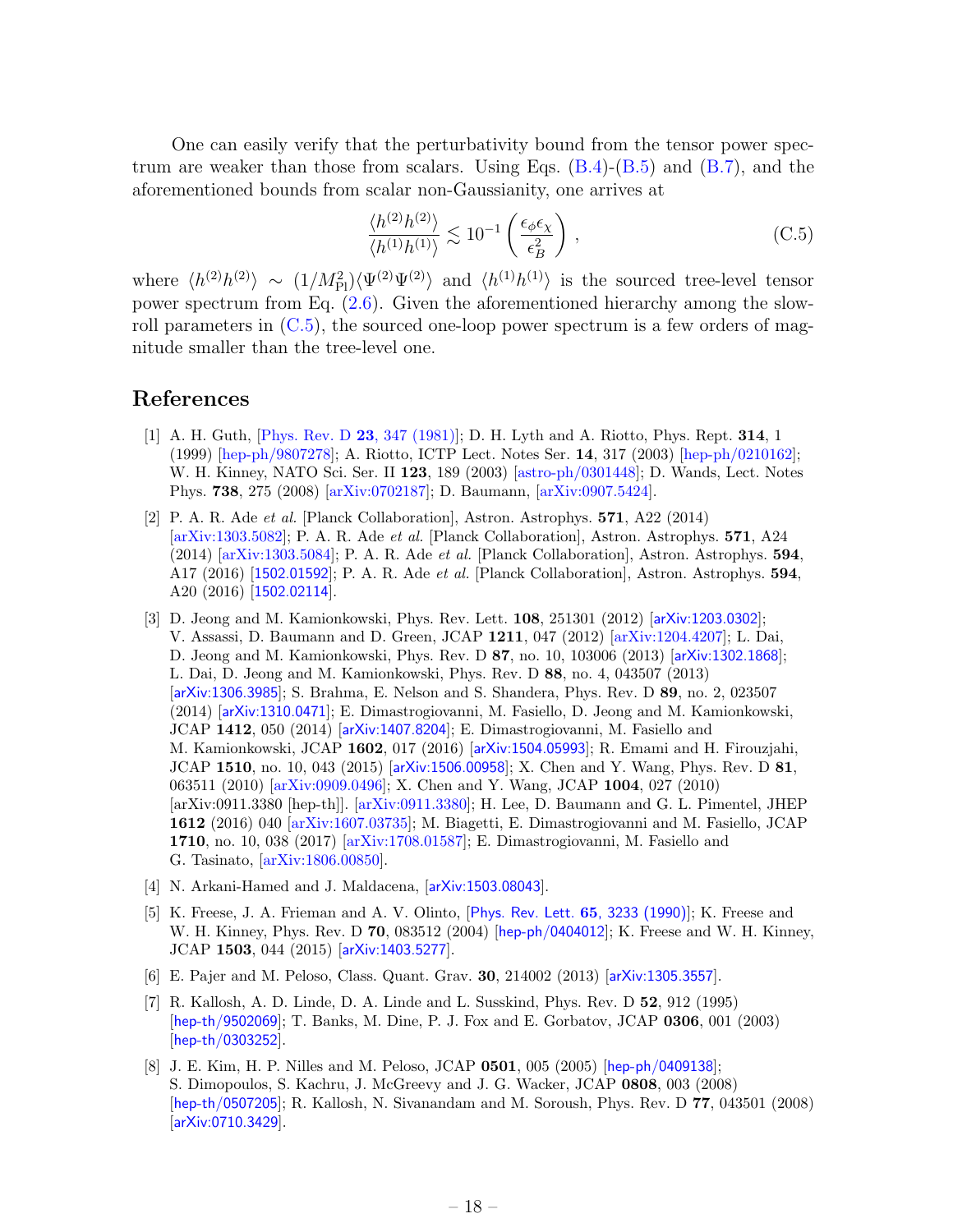- <span id="page-19-0"></span>[9] M. M. Anber and L. Sorbo, Phys. Rev. D 81, 043534 (2010) [[arXiv:0908.4089](http://arxiv.org/abs/0908.4089)]; N. Barnaby and M. Peloso, Phys. Rev. Lett. 106, 181301 (2011) [[arXiv:1011.1500](http://arxiv.org/abs/1011.1500)]; L. Sorbo, JCAP 1106, 003 (2011) [[arXiv:1101.1525](http://arxiv.org/abs/1101.1525)]; N. Barnaby, R. Namba and M. Peloso, JCAP 1104, 009 (2011) [[arXiv:1102.4333](http://arxiv.org/abs/1102.4333)]; J. L. Cook and L. Sorbo, Phys. Rev. D 85, 023534 (2012) [Erratum-ibid. D 86, 069901 (2012)] [[arXiv:1109.0022](http://arxiv.org/abs/1109.0022)]; N. Barnaby, J. Moxon, R. Namba, M. Peloso, G. Shiu and P. Zhou, Phys. Rev. D 86, 103508 (2012) [[arXiv:1206.6117](http://arxiv.org/abs/1206.6117)]; S. Mukohyama, R. Namba, M. Peloso and G. Shiu, JCAP 1408, 036 (2014) [[arXiv:1405.0346](http://arxiv.org/abs/1405.0346)]; R. Z. Ferreira and M. S. Sloth, JHEP 1412, 139 (2014) [[arXiv:1409.5799](http://arxiv.org/abs/1409.5799)]; O. Özsoy, K. Sinha and S. Watson, Phys. Rev. D 91, no. 10, 103509 (2015) [[arXiv:1410.0016](http://arxiv.org/abs/1410.0016)]; N. Bartolo, S. Matarrese, M. Peloso and M. Shiraishi, JCAP 1501, no. 01, 027 (2015) [[arXiv:1411.2521](http://arxiv.org/abs/1411.2521)]; P. Adshead, J. T. Giblin, T. R. Scully and E. I. Sfakianakis, JCAP 1512, no. 12, 034 (2015) [[arXiv:1502.06506](http://arxiv.org/abs/1502.06506)]; N. Bartolo, S. Matarrese, M. Peloso and M. Shiraishi, JCAP 1507, no. 07, 039 (2015) [[arXiv:1505.02193](http://arxiv.org/abs/1505.02193)]; R. Namba, M. Peloso, M. Shiraishi, L. Sorbo and C. Unal, JCAP 1601, no. 01, 041 (2016) [[arXiv:1509.07521](http://arxiv.org/abs/1509.07521)]; R. Z. Ferreira, J. Ganc, J. Norea and M. S. Sloth, JCAP 1604, no. 04, 039 (2016) [[arXiv:1512.06116](http://arxiv.org/abs/1512.06116)]; M. Peloso, L. Sorbo and C. Unal, [[arXiv:1606.00459](http://arxiv.org/abs/1606.00459)]; P. Adshead, J. T. Giblin, T. R. Scully and E. I. Sfakianakis, JCAP 1610, 039 (2016) [[arXiv:1606.08474](http://arxiv.org/abs/1606.08474)]; J. Garcia-Bellido, M. Peloso and C. Unal, JCAP 1612, no. 12, 031 (2016) [[arXiv:1610.03763](http://arxiv.org/abs/1610.03763)]; O. Özsoy, JCAP 1804, no. 04, 062 (2018) [[arXiv:1712.01991](http://arxiv.org/abs/1712.01991)]; T. Fujita, I. Obata, T. Tanaka and S. Yokoyama, [[arXiv:1801.02778](http://arxiv.org/abs/1801.02778)].
- <span id="page-19-1"></span>[10] R. Z. Ferreira and A. Notari, JCAP 1709, no. 09, 007 (2017) [[arXiv:1706.00373](http://arxiv.org/abs/1706.00373)]; R. Z. Ferreira and A. Notari, Phys. Rev. D 97, no. 6, 063528 (2018) [[arXiv:1711.07483](http://arxiv.org/abs/1711.07483)];
- <span id="page-19-7"></span>[11] M. Biagetti, M. Fasiello and A. Riotto, Phys. Rev. D 88, 103518 (2013) [[arXiv:1305.7241](http://arxiv.org/abs/1305.7241)]; M. Biagetti, E. Dimastrogiovanni, M. Fasiello and M. Peloso, JCAP 1504, 011 (2015) [[arXiv:1411.3029](http://arxiv.org/abs/1411.3029)]; T. Fujita, J. Yokoyama and S. Yokoyama, PTEP 2015, 043E01 (2015) [[arXiv:1411.3658](http://arxiv.org/abs/1411.3658)].
- <span id="page-19-8"></span>[12] S. Dubovsky, R. Flauger, A. Starobinsky and I. Tkachev, Phys. Rev. D 81, 023523 (2010) [[arXiv:0907.1658](http://arxiv.org/abs/0907.1658)]; G. Cusin, R. Durrer, P. Guarato and M. Motta, JCAP 1505, no. 05, 030 (2015) [[arXiv:1412.5979](http://arxiv.org/abs/1412.5979)]; M. Fasiello and R. H. Ribeiro, JCAP 1507, no. 07, 027 (2015) [[arXiv:1505.00404](http://arxiv.org/abs/1505.00404)].
- <span id="page-19-2"></span>[13] R. R. Caldwell and C. Devulder, Phys. Rev. D 97, no. 2, 023532 (2018) [[arXiv:1706.03765](http://arxiv.org/abs/1706.03765)];
- <span id="page-19-3"></span>[14] P. Adshead and M. Wyman, Phys. Rev. Lett. 108, 261302 (2012) [[arXiv:1202.2366](http://arxiv.org/abs/1202.2366)]; P. Adshead and M. Wyman, Phys. Rev. D 86, 043530 (2012) [[arXiv:1203.2264](http://arxiv.org/abs/1203.2264)]; E. Martinec, P. Adshead and M. Wyman, JHEP 1302, 027 (2013) [[arXiv:1206.2889](http://arxiv.org/abs/1206.2889)]; E. Dimastrogiovanni, M. Fasiello and A. J. Tolley, JCAP 1302, 046 (2013) [[arXiv:1211.1396](http://arxiv.org/abs/1211.1396)].
- <span id="page-19-9"></span>[15] K. D. Lozanov, A. Maleknejad and E. Komatsu, [[arXiv:1805.09318](http://arxiv.org/abs/1805.09318)].
- <span id="page-19-4"></span>[16] A. Maleknejad and M. M. Sheikh-Jabbari, Phys. Lett. B 723, 224 (2013) [[arXiv:1102.1513](http://arxiv.org/abs/1102.1513)]; A. Maleknejad and M. M. Sheikh-Jabbari, Phys. Rev. D 84, 043515 (2011) [[arXiv:1102.1932](http://arxiv.org/abs/1102.1932)]; A. Maleknejad and E. Erfani, JCAP 1403, 016 (2014) [[arXiv:1311.3361](http://arxiv.org/abs/1311.3361)]; A. Bhattacharjee, A. Deshamukhya and S. Panda, Mod. Phys. Lett. A 30, no. 11, 1550040 (2015) [[arXiv:1406.5858](http://arxiv.org/abs/1406.5858)]; I. Obata, T. Miura and J. Soda, Phys. Rev. D 92, no. 6, 063516 (2015) [[arXiv:1412.7620](http://arxiv.org/abs/1412.7620)]; I. Obata et al., Phys. Rev. D 93, no. 12, 123502 (2016) [[arXiv:1602.06024](http://arxiv.org/abs/1602.06024)].
- <span id="page-19-5"></span>[17] J. T. Deskins, J. T. Giblin and R. R. Caldwell, Phys. Rev. D 88, no. 6, 063530 (2013) [[arXiv:1305.7226](http://arxiv.org/abs/1305.7226)]; A. Maleknejad, Phys. Rev. D 90, no. 2, 023542 (2014) [[arXiv:1401.7628](http://arxiv.org/abs/1401.7628)]; J. Bielefeld and R. R. Caldwell, Phys. Rev. D 91, no. 12, 123501 (2015) [[arXiv:1412.6104](http://arxiv.org/abs/1412.6104)]; J. Bielefeld and R. R. Caldwell, Phys. Rev. D 91, no. 12, 124004 (2015) [[arXiv:1503.05222](http://arxiv.org/abs/1503.05222)]; A. Maleknejad, JCAP 1612, no. 12, 027 (2016) [[arXiv:1604.06520](http://arxiv.org/abs/1604.06520)]; R. R. Caldwell, C. Devulder and N. A. Maksimova, [[arXiv:1604.08939](http://arxiv.org/abs/1604.08939)]; R. R. Caldwell and C. Devulder, Phys. Rev. D 97, no. 2, 023532 (2018) [[arXiv:1706.03765](http://arxiv.org/abs/1706.03765)].
- <span id="page-19-6"></span>[18] E. Dimastrogiovanni and M. Peloso, Phys. Rev. D 87, no. 10, 103501 (2013) [[arXiv:1212.5184](http://arxiv.org/abs/1212.5184)];